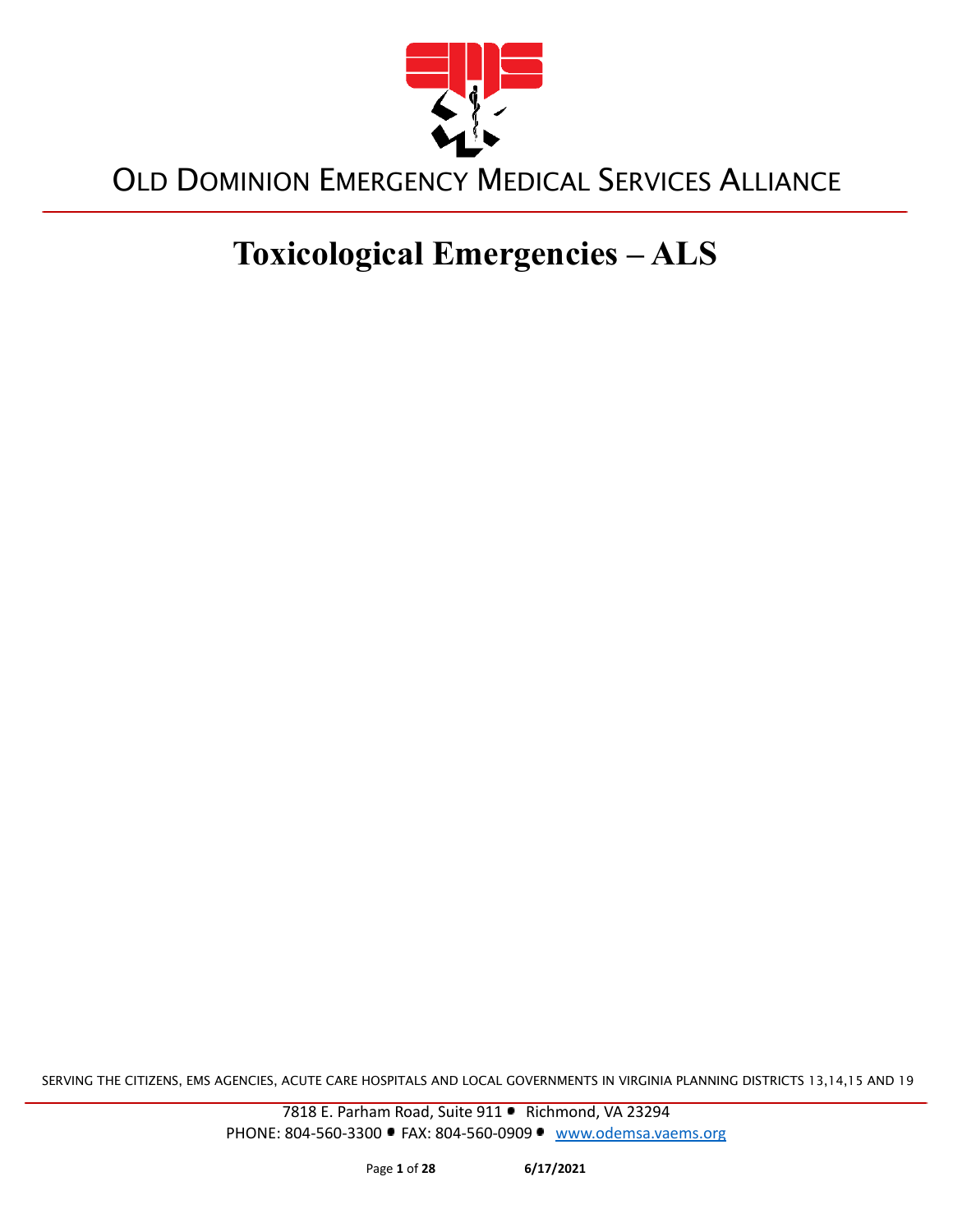

# **Medical – Overdose/Poisoning - ALS – Opioid**

### **OVERVIEW:**

**The goal in treating an opiate overdose patient is generally not to wake the patient, but to maintain breathing and the airway.**

While difficult, this is especially important as opiates are often mixed with stimulants and other drugs at the street level, and the opiate may be masking or suppressing other toxic effects.

Unfortunately, the history of poisoning /overdose is notoriously unreliable whether it is obtained from the patient, friends and family members, or emergency services personnel.

**Poison Control** may be contacted at any time for information on poisoning **(1- 800-222-1222). Only Medical Control may give patient care direction.**

Despite the possible inaccuracies, the most important historical factors to obtain include:

- **What** poison was involved?
- **How much** was taken?
- **How** was it taken?
- **When** was it taken?
- **● Why** was it taken?
- **● What** else was taken?

SERVING THE CITIZENS, EMS AGENCIES, ACUTE CARE HOSPITALS AND LOCAL GOVERNMENTS IN VIRGINIA PLANNING DISTRICTS 13,14,15 AND 19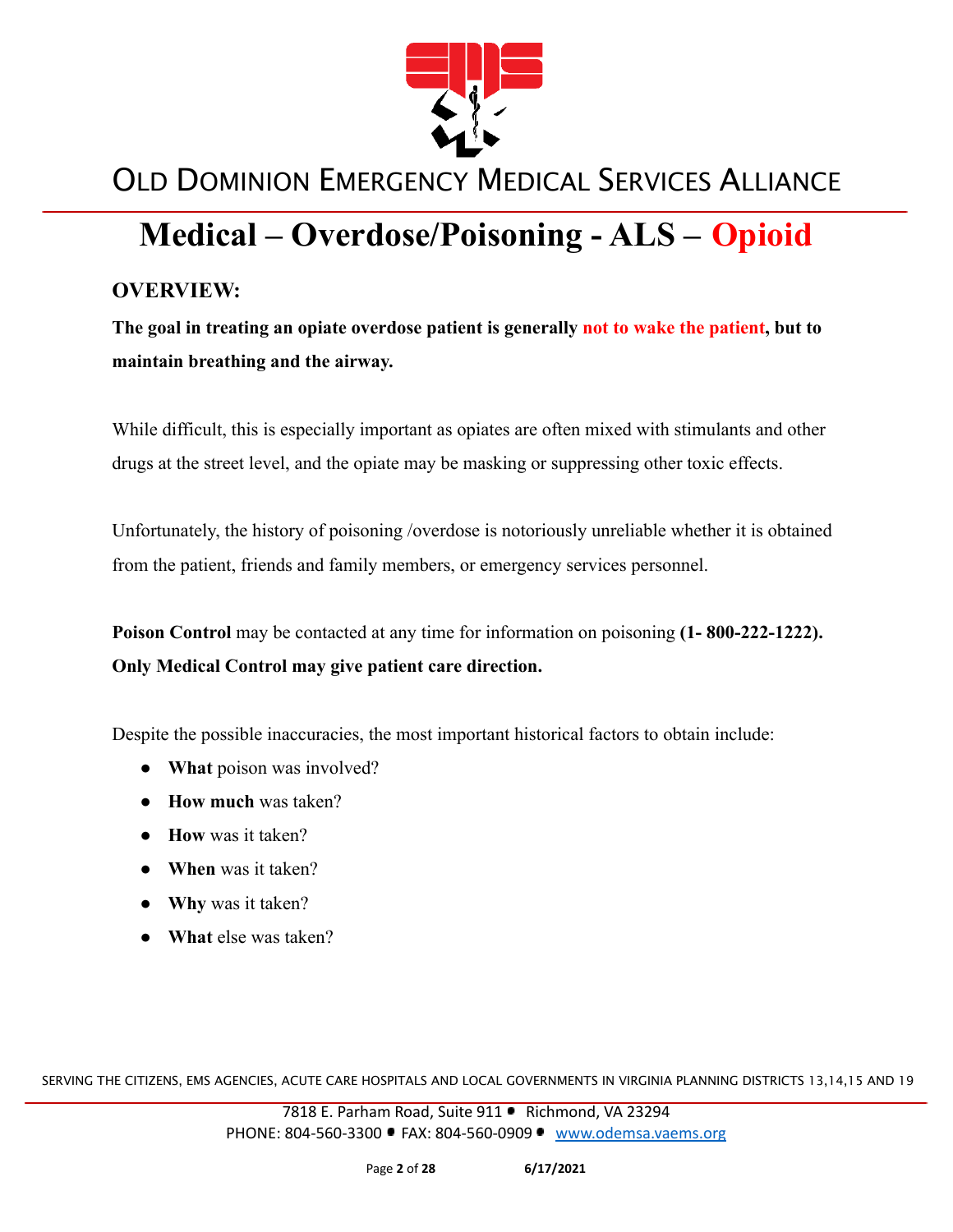

Student Can demonstrate the following competencies without prompting and can explain the clinical reasoning for each listed below:

- 1. Demonstrates proper assessment techniques / Physical skills.
	- a. Scene Survey
	- b. HPI Complete
	- c. Signs and Symptoms
	- d. SAMPLE
	- e. OPQRST
	- f. MOI NOI
	- g. Need for ALS.
	- h. Pulse Ox
	- i. End Tidal  $CO<sub>2</sub>$
	- j. Place on Cardiac Monitor/Obtain 12 lead EKG.
	- k. IV Access
	- l. Primary Assessment
		- i. XABCDE Format
	- m. Life Threat Bleeding
		- i. Assessment
		- ii. Correction
	- n. Airway
		- i. Assessment
		- ii. Correction
	- o. Breathing
		- i. Assessment
		- ii. Correction
	- p. Circulation
		- i. Assessment
		- ii. Correction
			- 1. Need for CPR.
	- q. Disability
		- i. Assessment

SERVING THE CITIZENS, EMS AGENCIES, ACUTE CARE HOSPITALS AND LOCAL GOVERNMENTS IN VIRGINIA PLANNING DISTRICTS 13,14,15 AND 19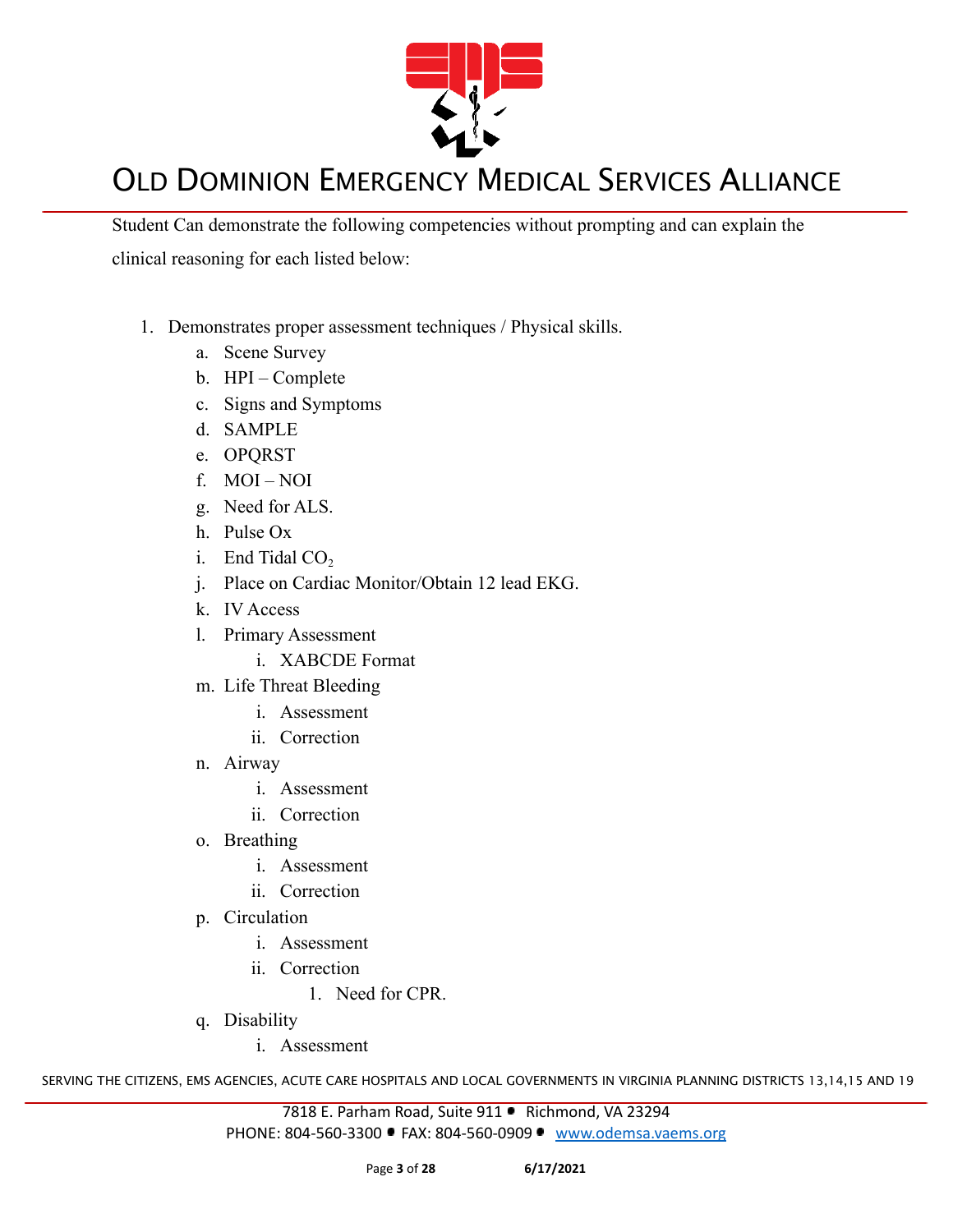

- ii. Correction
- r. Exposure
	- i. Assessment
	- ii. Correction
- 2. Demonstrates the following skills.
	- a. Proper Physical Exam
		- i. Head to toe format
		- ii. All major body parts/systems
		- iii. Vital Signs / Documentation
	- b. Frequently assess for shock
	- c. Pulse Ox Measurement may not work due to cold extremity/poor perfusion.
	- d. Oxygen/Ventilation based on Assessment.
	- e. Blood Glucose Level
		- i. If less than 60mg/dl
			- 1. Refer to the Hypoglycemia Protocol.
		- ii. If greater than 300 mg/dl
			- 1. Refer to the Hyperglycemia Protocol.
	- f. IV Access
	- g. If Respiratory effort remains diminished/ineffective
		- i. Administer Narcan IN/IV to maintain effective Respiratory Effort.
		- ii. Repeated as needed.
	- h. Demonstrates the appropriate transport mode and destination.
	- i. Transport as soon as safe to do so to the proper destination.

The above is a very abbreviated summary of the Protocol.

For the complete Protocol, please review the appropriate Protocol as published by ODEMSA.

SERVING THE CITIZENS, EMS AGENCIES, ACUTE CARE HOSPITALS AND LOCAL GOVERNMENTS IN VIRGINIA PLANNING DISTRICTS 13,14,15 AND 19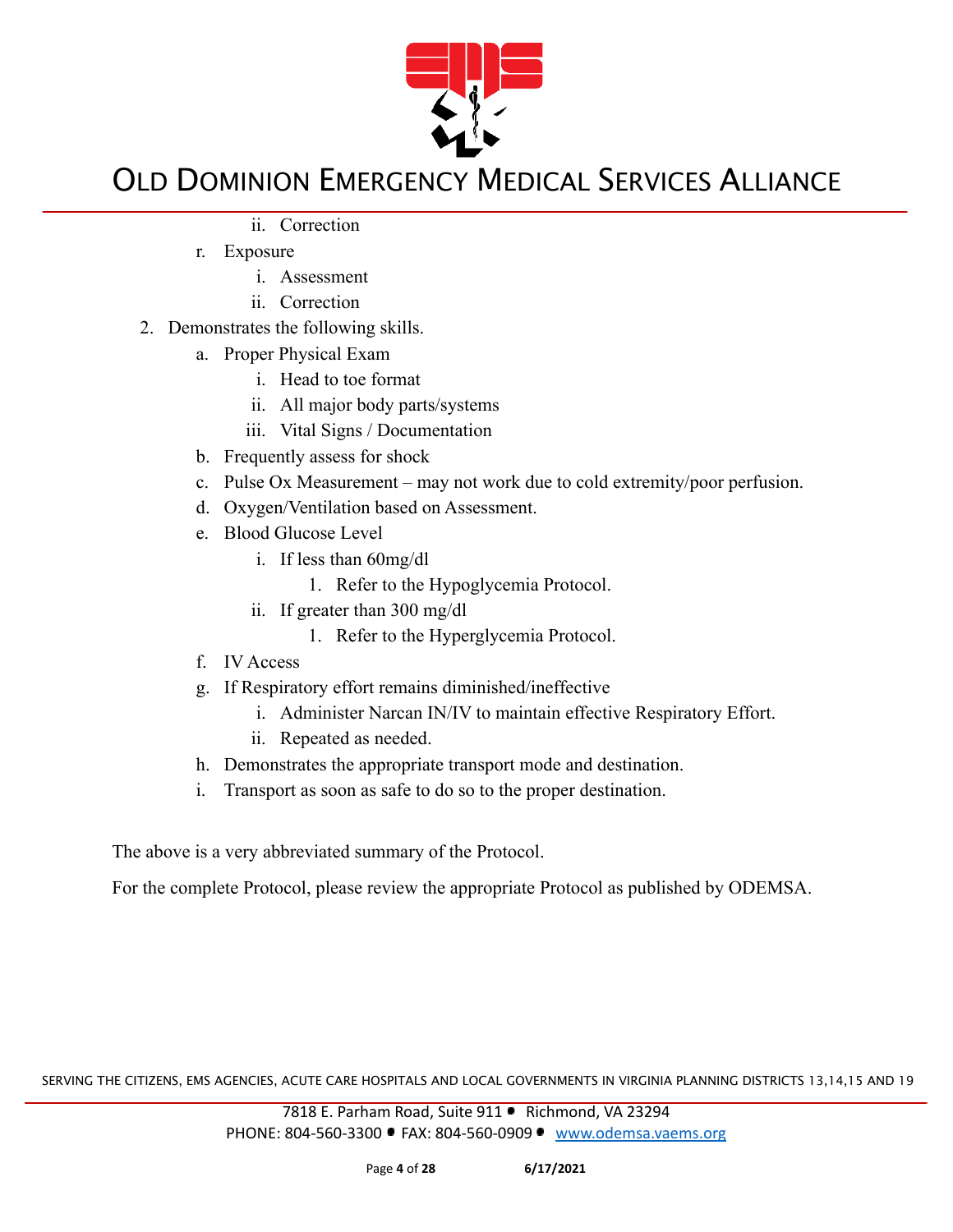

Student's and FTO's signatures below signify that the student has demonstrated sufficient working knowledge and can perform such competency and has had the opportunity to ask and has had all questions and answers provided to their level of comfort.

### Competency – ODEMSA – Regional Protocols – **Medical – Overdose/Poisoning - ALS – Opioid**

Student's Name and Signature – date below:

|                                        |           | Date |
|----------------------------------------|-----------|------|
| <b>Printed Name</b>                    | Signature |      |
| FTO's Name and Signature – date below: |           |      |
|                                        |           | Date |
| <b>Printed Name</b>                    | Signature |      |

SERVING THE CITIZENS, EMS AGENCIES, ACUTE CARE HOSPITALS AND LOCAL GOVERNMENTS IN VIRGINIA PLANNING DISTRICTS 13,14,15 AND 19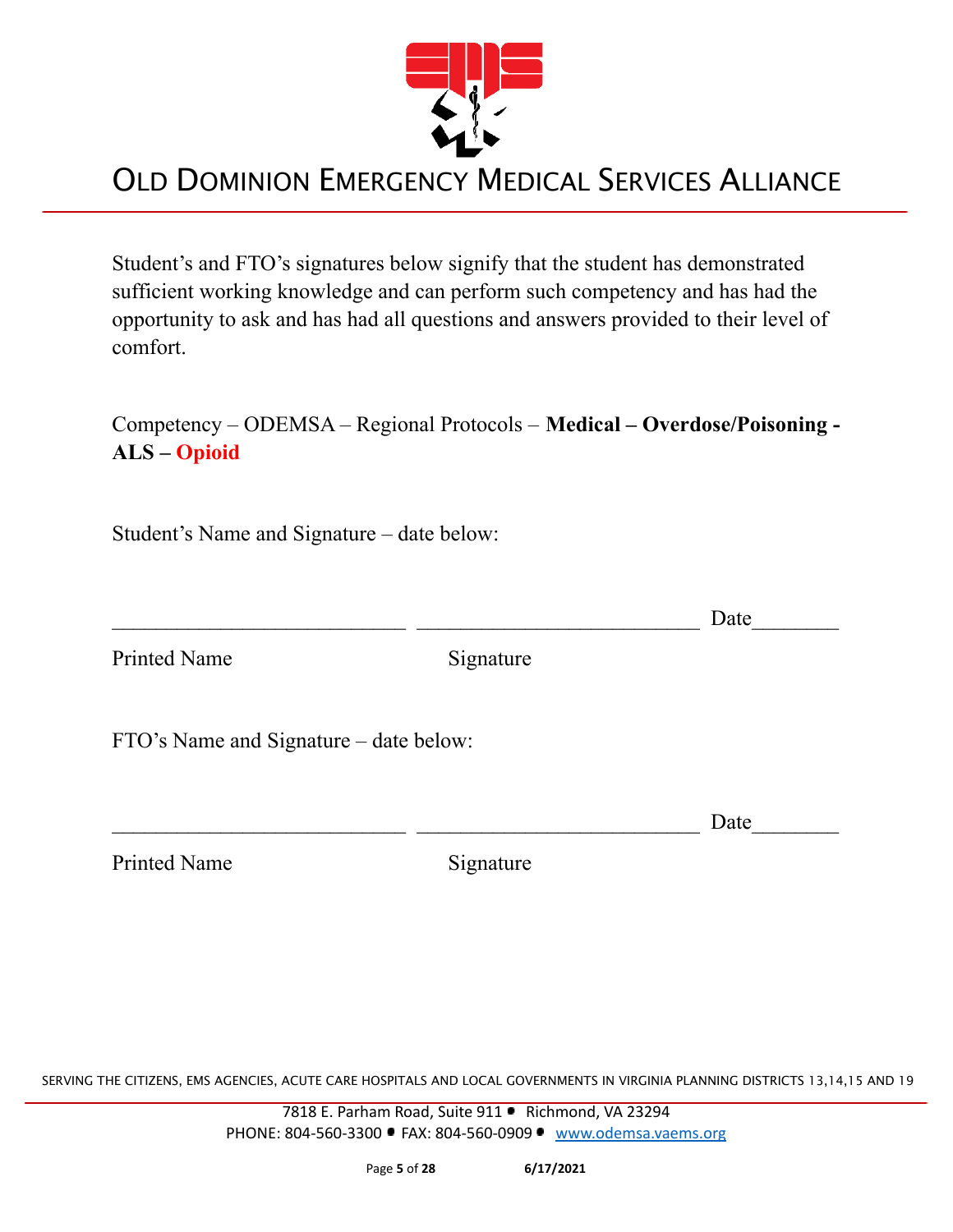

# **Medical – Overdose/Poisoning - ALS – Stimulant**

### **OVERVIEW:**

**Hyperdynamic "stimulant" drugs, also known as sympathomimetics, include cocaine, methamphetamine, amphetamine, and MDMA (ecstasy).**

**Patient care should be focused** on preventing / mitigating hyperthermia, agitated delirium, positional asphyxia, hypoxia, and physical self-harm.

With a stimulant overdose (tachycardia, agitation, hyperthermia, and/or hypertension), treatment with benzodiazepines is indicated in addition to rhythm-specific therapy or anti-hypertensive meds (with the exception of beta-blockers).

Unfortunately, the history of poisoning /overdose is notoriously unreliable whether it is obtained from the patient, friends and family members, or emergency services personnel.

**Poison Control** may be contacted at any time for information on poisoning **(1- 800-222-1222). Only Medical Control may give patient care direction.**

Despite the possible inaccuracies, the most important historical factors to obtain include:

- **What** poison was involved?
- **How much** was taken?
- **How** was it taken?
- **When** was it taken?
- **● Why** was it taken?

SERVING THE CITIZENS, EMS AGENCIES, ACUTE CARE HOSPITALS AND LOCAL GOVERNMENTS IN VIRGINIA PLANNING DISTRICTS 13,14,15 AND 19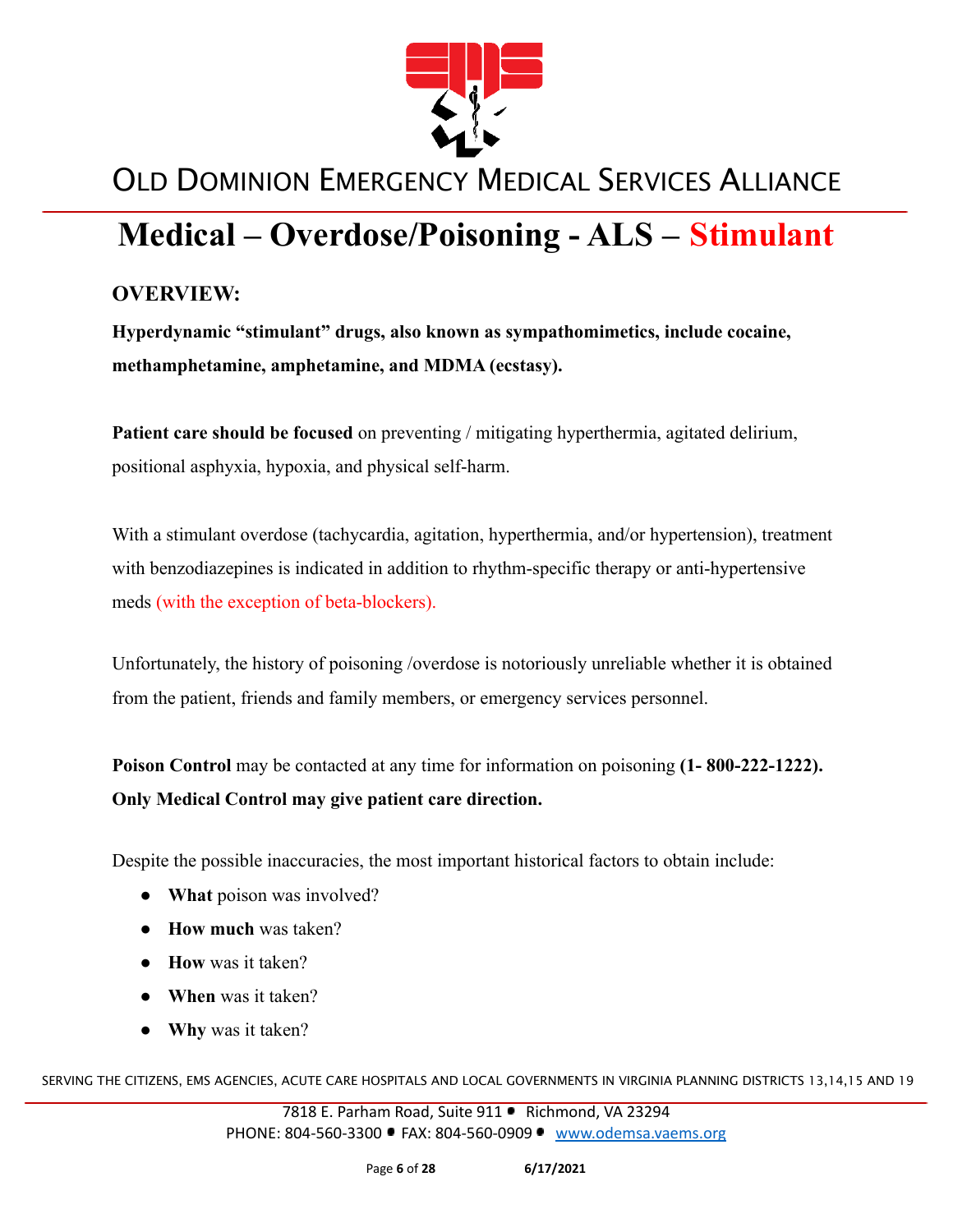

#### **● What** else was taken?

Student Can demonstrate the following competencies without prompting and can explain the clinical reasoning for each listed below:

- 1. Demonstrates proper assessment techniques / Physical skills.
	- a. Scene Survey
	- b. HPI Complete
	- c. Signs and Symptoms
	- d. SAMPLE
	- e. OPQRST
	- f. MOI NOI
	- g. Need for ALS.
	- h. Pulse Ox
	- i. End Tidal  $CO<sub>2</sub>$
	- j. Place on Cardiac Monitor/Obtain 12 lead EKG.
	- k. IV Access
	- l. Primary Assessment
		- i. XABCDE Format
	- m. Life Threat Bleeding
		- i. Assessment
		- ii. Correction
	- n. Airway
		- i. Assessment
		- ii. Correction
	- o. Breathing
		- i. Assessment
		- ii. Correction
	- p. Circulation
		- i. Assessment
		- ii. Correction
			- 1. Need for CPR.
	- q. Disability

SERVING THE CITIZENS, EMS AGENCIES, ACUTE CARE HOSPITALS AND LOCAL GOVERNMENTS IN VIRGINIA PLANNING DISTRICTS 13,14,15 AND 19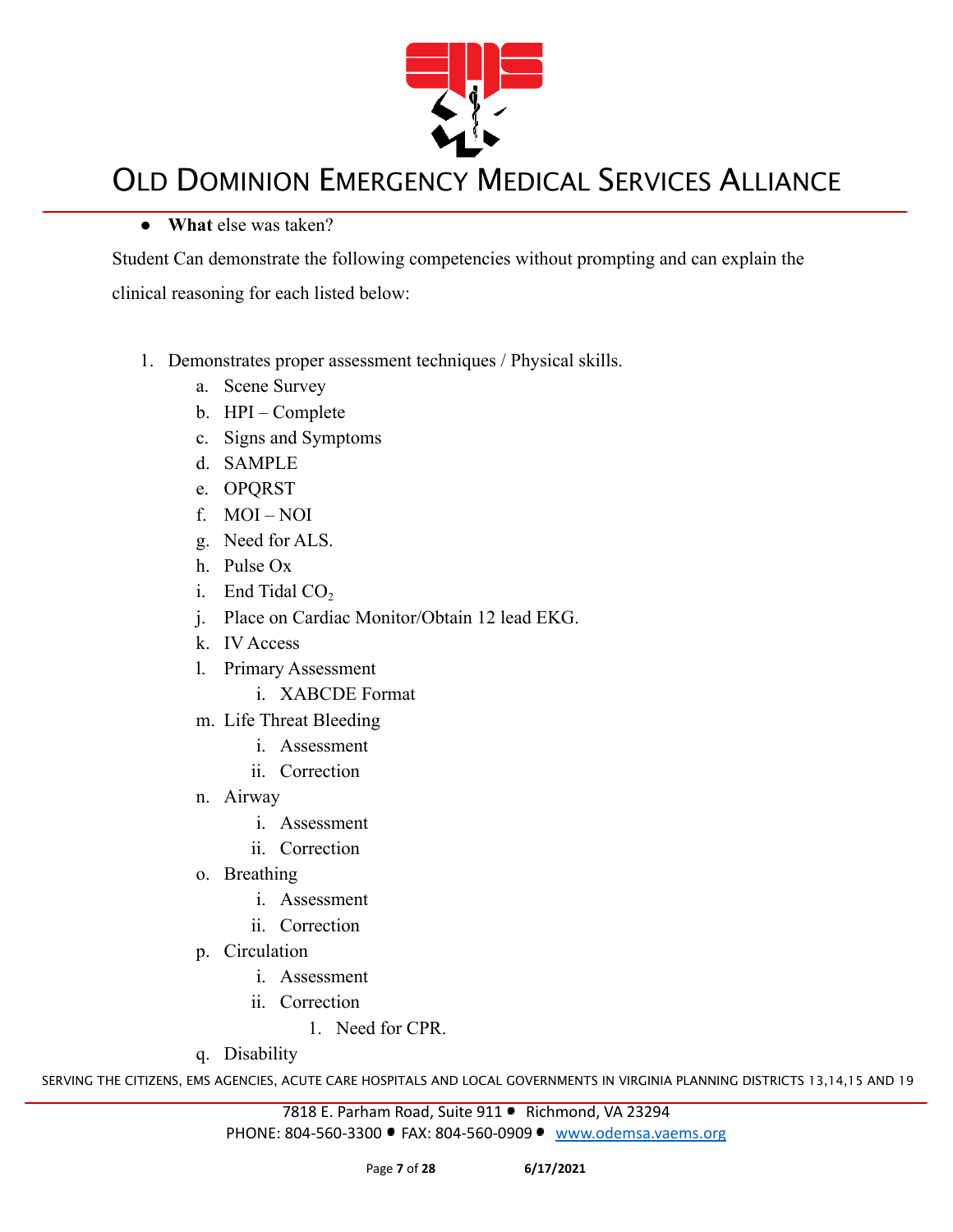

- i. Assessment
- ii. Correction
- r. Exposure
	- i. Assessment
	- ii. Correction
- 2. Demonstrates the following skills.
	- a. Proper Physical Exam
		- i. Head to toe format
		- ii. All major body parts/systems
		- iii. Vital Signs / Documentation
	- b. Frequently assess for shock
	- c. Pulse Ox Measurement may not work due to cold extremity/poor perfusion.
	- d. Oxygen/Ventilation based on Assessment.
	- e. Blood Glucose Level
		- i. If less than 60mg/dl
			- 1. Refer to the Hypoglycemia Protocol.
		- ii. If greater than 300 mg/dl
			- 1. Refer to the Hyperglycemia Protocol.
	- f. Obtain 12 Lead EKG
		- i. If Chest Pain due to suspected cocaine use **WITHOUT** ST elevation
			- 1. Benzodiazepine
			- 2. Refer to Cardia Chest Pain
	- g. If the patient is seizing
		- i. Refer to Medical Care Seizure Protocol
	- h. Demonstrates the appropriate transport mode and destination.
	- i. Transport as soon as safe to do so to the proper destination.

The above is a very abbreviated summary of the Protocol.

For the complete Protocol, please review the appropriate Protocol as published by ODEMSA.

SERVING THE CITIZENS, EMS AGENCIES, ACUTE CARE HOSPITALS AND LOCAL GOVERNMENTS IN VIRGINIA PLANNING DISTRICTS 13,14,15 AND 19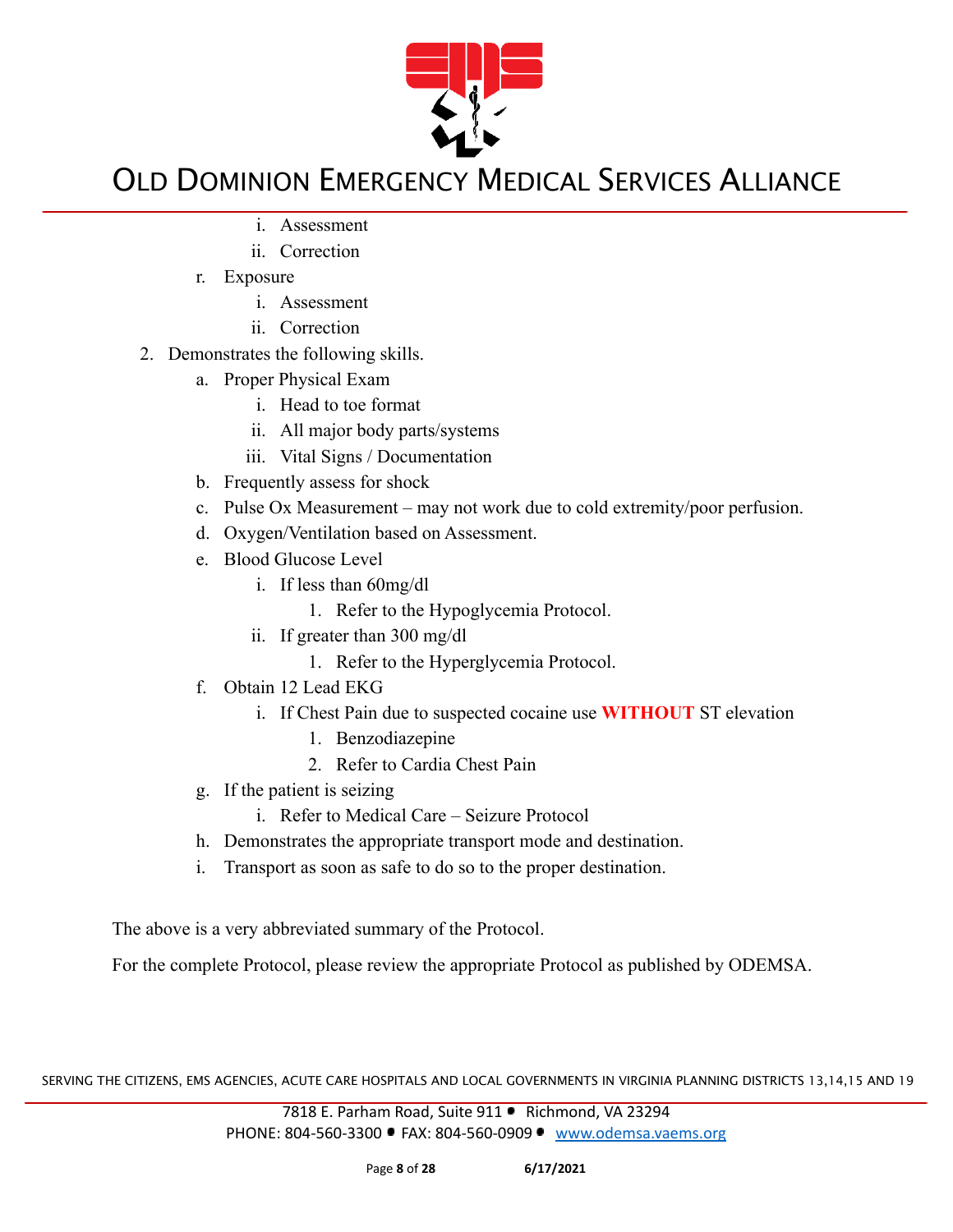

Student's and FTO's signatures below signify that the student has demonstrated sufficient working knowledge and can perform such competency and has had the opportunity to ask and has had all questions and answers provided to their level of comfort.

Competency – ODEMSA – Regional Protocols – **Medical – Overdose/Poisoning - ALS – Stimulant**

 $\Box$  Date

Student's Name and Signature – date below:

Printed Name Signature

FTO's Name and Signature – date below:

Printed Name Signature

 $\Box$  Date

SERVING THE CITIZENS, EMS AGENCIES, ACUTE CARE HOSPITALS AND LOCAL GOVERNMENTS IN VIRGINIA PLANNING DISTRICTS 13,14,15 AND 19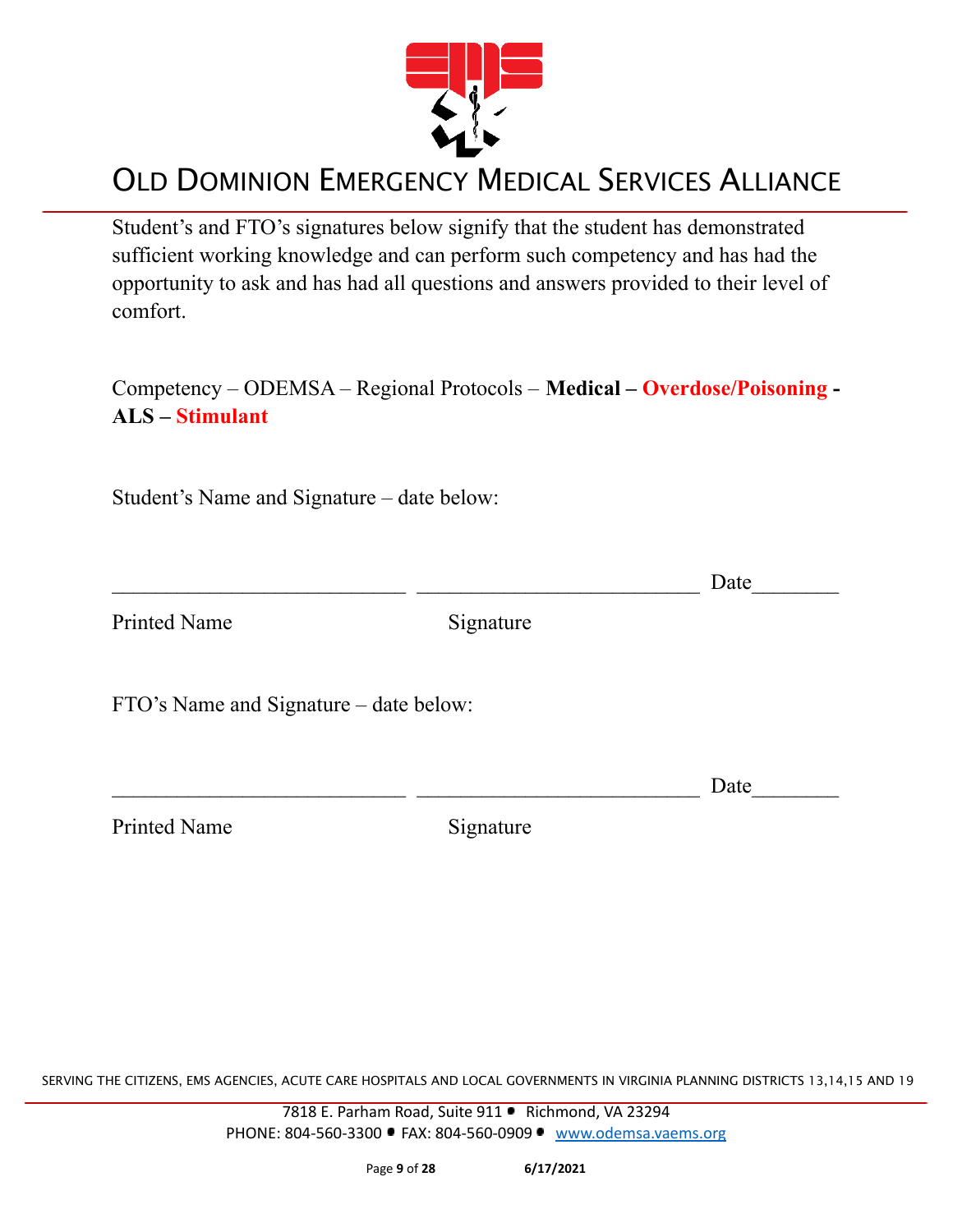

# **Medical – Overdose/Poisoning - ALS Tricyclic Anti-depressant (TCA)**

### **OVERVIEW:**

Aggressive care at the onset of signs and symptoms of a TCA overdose is essential, as the patient can decompensate quickly.

**Early signs and symptoms include** widening of the QRS, tachycardia, hypotension, and altered LOC.

Unfortunately, the history of poisoning /overdose is notoriously unreliable whether it is obtained from the patient, friends and family members, or emergency services personnel.

**Poison Control** may be contacted at any time for information on poisoning **(1- 800-222-1222). Only Medical Control may give patient care direction.**

Despite the possible inaccuracies, the most important historical factors to obtain include:

- **What** poison was involved?
- **How much** was taken?
- **How** was it taken?
- **When** was it taken?
- **● Why** was it taken?
- **● What** else was taken?

SERVING THE CITIZENS, EMS AGENCIES, ACUTE CARE HOSPITALS AND LOCAL GOVERNMENTS IN VIRGINIA PLANNING DISTRICTS 13,14,15 AND 19

7818 E. Parham Road, Suite 911 · Richmond, VA 23294 PHONE: 804-560-3300 FAX: 804-560-0909 [www.odemsa.vaems.org](http://www.odemsa.vaems.org)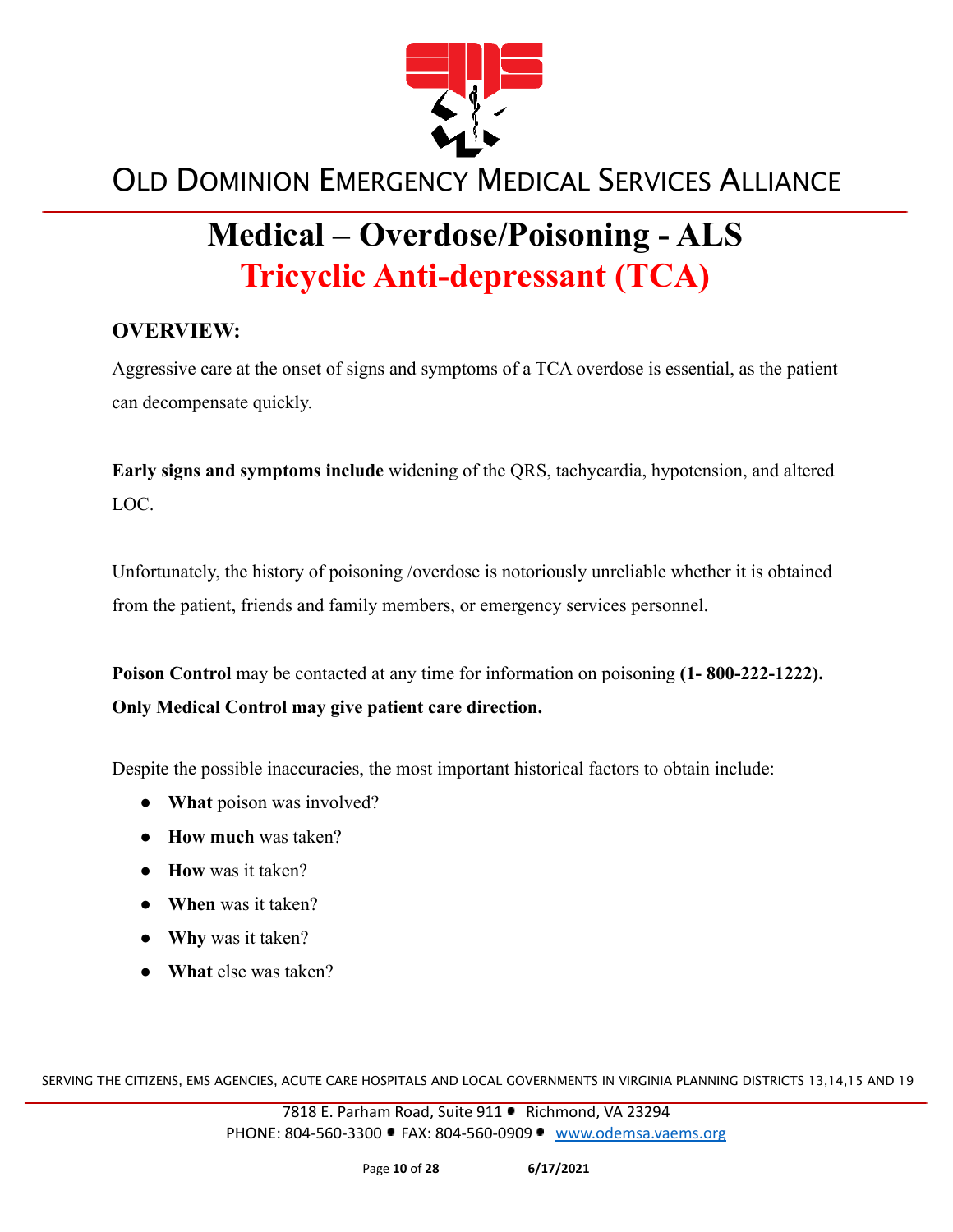

Student Can demonstrate the following competencies without prompting and can explain the clinical reasoning for each listed below:

- 1. Demonstrates proper assessment techniques / Physical skills.
	- a. Scene Survey
	- b. HPI Complete
	- c. Signs and Symptoms
	- d. SAMPLE
	- e. OPQRST
	- f. MOI NOI
	- g. Need for ALS.
	- h. Pulse Ox
	- i. End Tidal  $CO<sub>2</sub>$
	- j. Obtain 12 lead EKG.
	- k. IV Access
	- l. Primary Assessment
		- i. XABCDE Format
	- m. Life Threat Bleeding
		- i. Assessment
		- ii. Correction
	- n. Airway
		- i. Assessment
		- ii. Correction
	- o. Breathing
		- i. Assessment
		- ii. Correction
	- p. Circulation
		- i. Assessment
		- ii. Correction
			- 1. Need for CPR.
	- q. Disability
		- i. Assessment

SERVING THE CITIZENS, EMS AGENCIES, ACUTE CARE HOSPITALS AND LOCAL GOVERNMENTS IN VIRGINIA PLANNING DISTRICTS 13,14,15 AND 19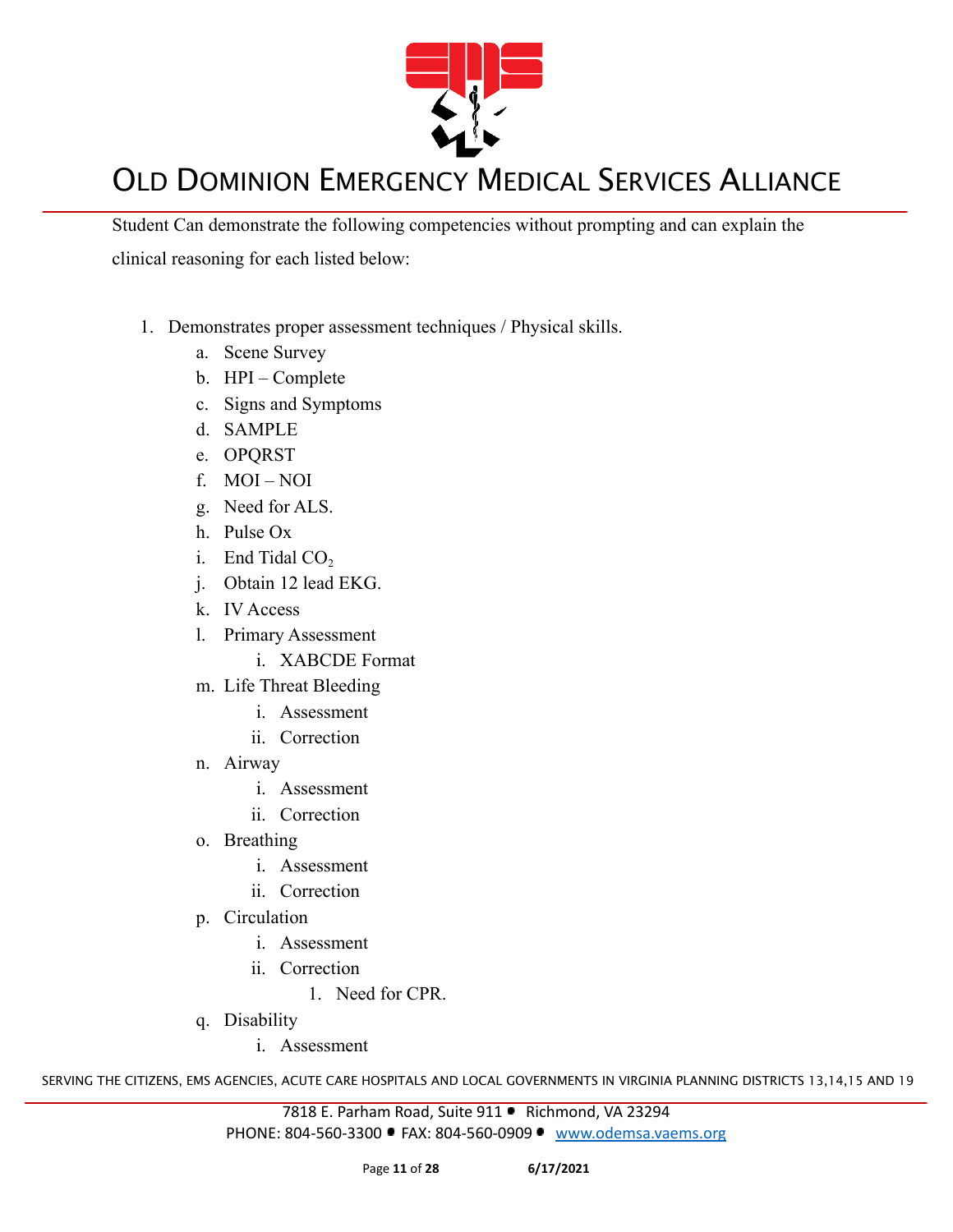

- ii. Correction
- r. Exposure
	- i. Assessment
	- ii. Correction
- 2. Demonstrates the following skills.
	- a. Proper Physical Exam
		- i. Head to toe format
		- ii. All major body parts/systems
		- iii. Vital Signs / Documentation
	- b. Frequently assess for shock
	- c. Pulse Ox Measurement
	- d. Oxygen/Ventilation based on Assessment.
	- e. Blood Glucose Level
		- i. If less than 60mg/dl
			- 1. Refer to the Hypoglycemia Protocol.
		- ii. If greater than 300 mg/dl
			- 1. Refer to the Hyperglycemia Protocol.
	- f. Obtain 12 Lead EKG
		- i. If TCA overdose is suspected and QRS noted to be wider 0.12 ms,
			- Seizure, Hypotension, Tachycardia, and or Heart Block noted
				- 1. Sodium Bicarbonate 50 mEq IVP
	- g. If the patient is seizing
		- i. See Step above for Sodium Bicarbonate
		- ii. Seizure Protocol
	- h. Demonstrates the appropriate transport mode and destination.
	- i. Transport as soon as safe to do so to the proper destination.

The above is a very abbreviated summary of the Protocol.

For the complete Protocol, please review the appropriate Protocol as published by ODEMSA.

SERVING THE CITIZENS, EMS AGENCIES, ACUTE CARE HOSPITALS AND LOCAL GOVERNMENTS IN VIRGINIA PLANNING DISTRICTS 13,14,15 AND 19

7818 E. Parham Road, Suite 911 · Richmond, VA 23294 PHONE: 804-560-3300 FAX: 804-560-0909 [www.odemsa.vaems.org](http://www.odemsa.vaems.org)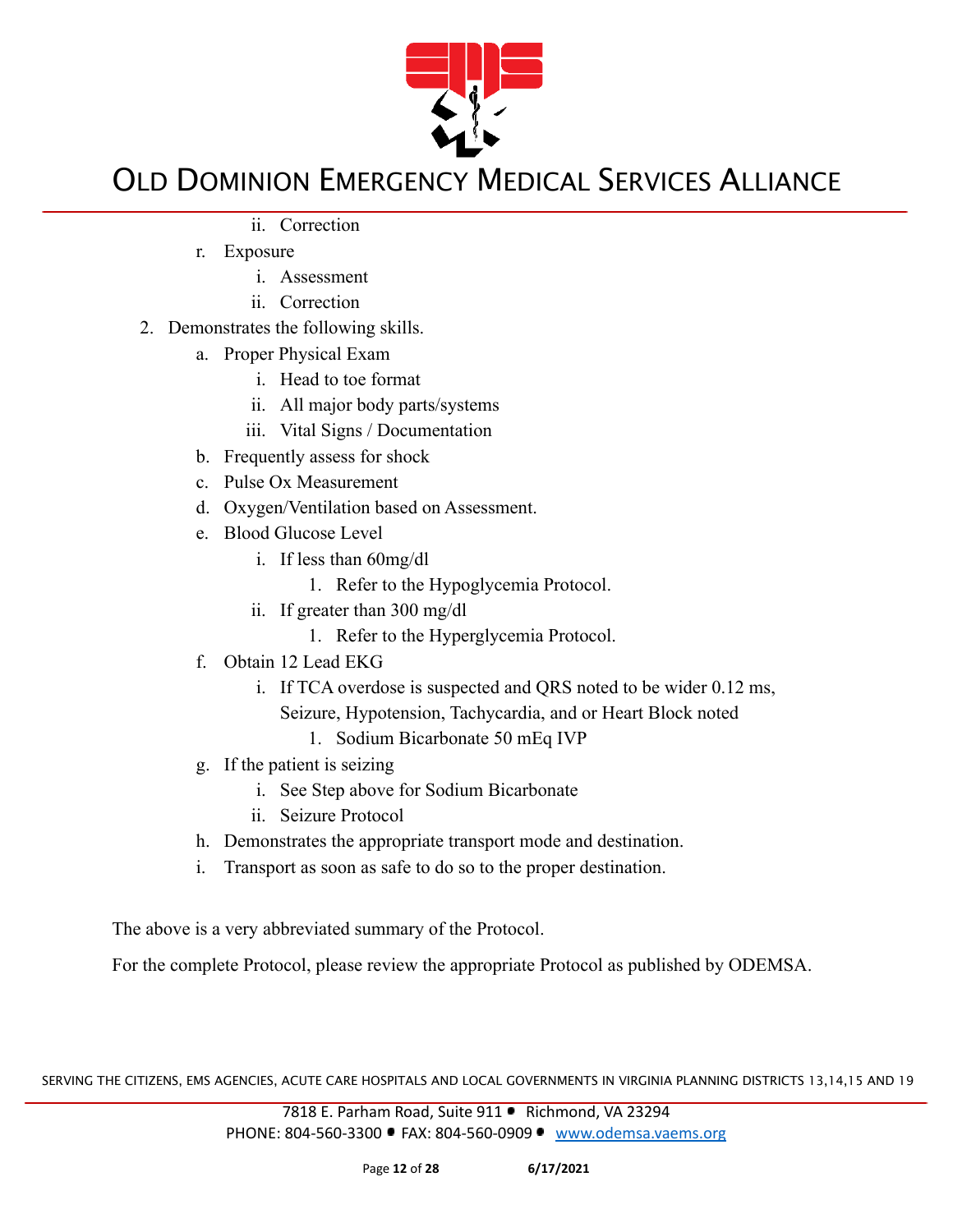

Student's and FTO's signatures below signify that the student has demonstrated sufficient working knowledge and can perform such competency and has had the opportunity to ask and has had all questions and answers provided to their level of comfort.

Competency – ODEMSA – Regional Protocols – **Medical – Overdose/Poisoning - ALS – Tricyclic Anti-depressant (TCA)**

Student's Name and Signature – date below:

 $\Box$  Date

Printed Name Signature

FTO's Name and Signature – date below:

 $\Box$  Date

Printed Name Signature

SERVING THE CITIZENS, EMS AGENCIES, ACUTE CARE HOSPITALS AND LOCAL GOVERNMENTS IN VIRGINIA PLANNING DISTRICTS 13,14,15 AND 19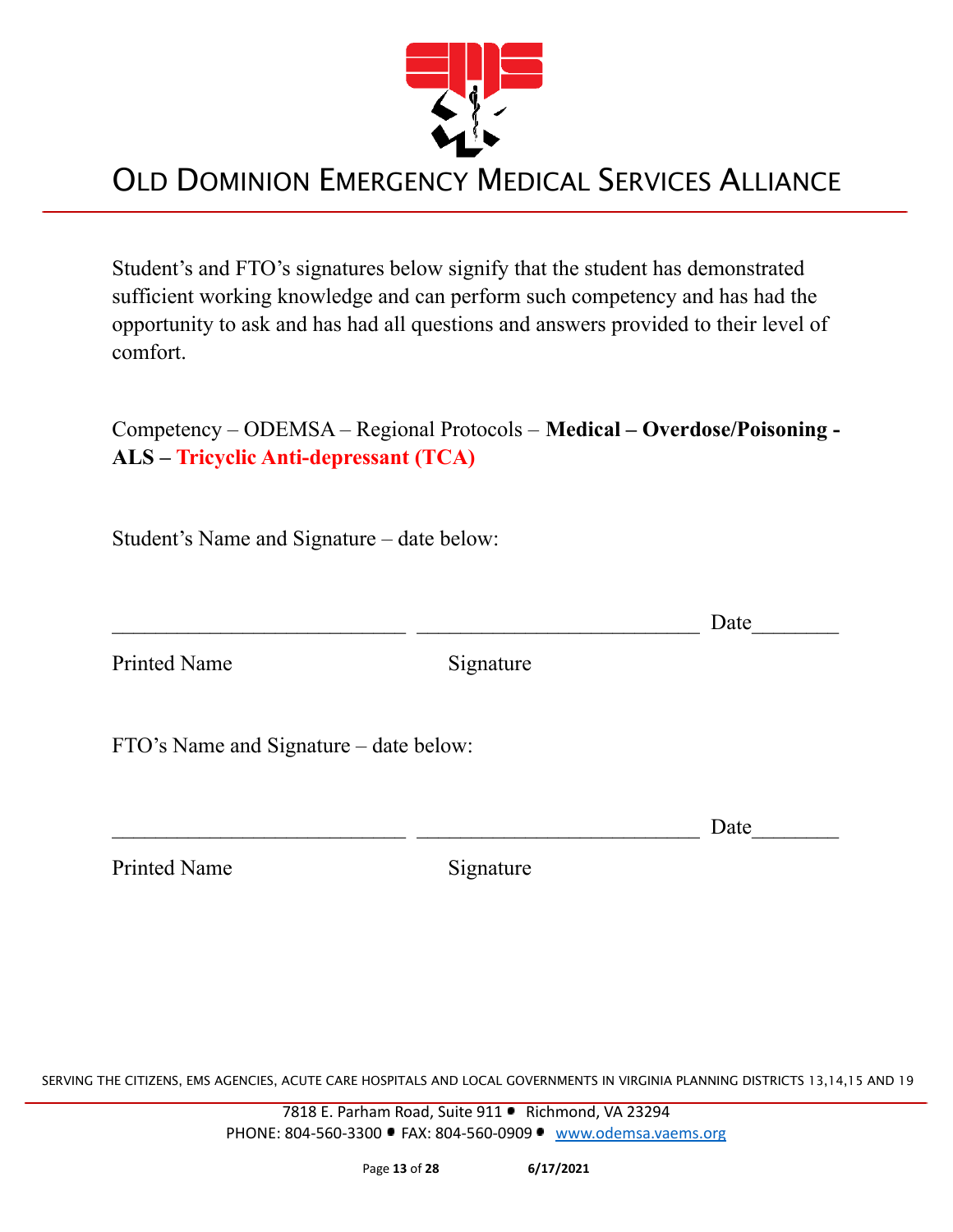

# **Exposure – Organophosphate – ALS**

### **OVERVIEW:**

Organophosphates irreversibly bind to cholinesterase, causing the phosphorylation and deactivation of acetylcholinesterase.

The accumulation of acetylcholine at the neural synapse causes initial overstimulation, followed by exhaustion and disruption of postsynaptic neural transmission in the central nervous system (CNS) and peripheral nervous systems (PNS).

If the organophosphate/cholinesterase bond is not broken by pharmacologic intervention within 24 hours, large amounts of cholinesterase are destroyed, causing long-term morbidity or death.

**Carbamate poisoning** exhibits a similar clinical picture to organophosphate toxicity. However, unlike organophosphates, carbamate compounds temporarily bind cholinesterase for approximately 6 hours with no permanent damage.

Carbamates have poor CNS penetration and cause minimal CNS symptoms.

The most important historical factors to obtain include:

- **What** poison was involved?
- **How** long the exposure lasted?
- **How** were they exposed?
- **When** were they exposed?

**Poison Control** may be contacted at any time for information on poisoning **(1- 800-222-1222).**

SERVING THE CITIZENS, EMS AGENCIES, ACUTE CARE HOSPITALS AND LOCAL GOVERNMENTS IN VIRGINIA PLANNING DISTRICTS 13,14,15 AND 19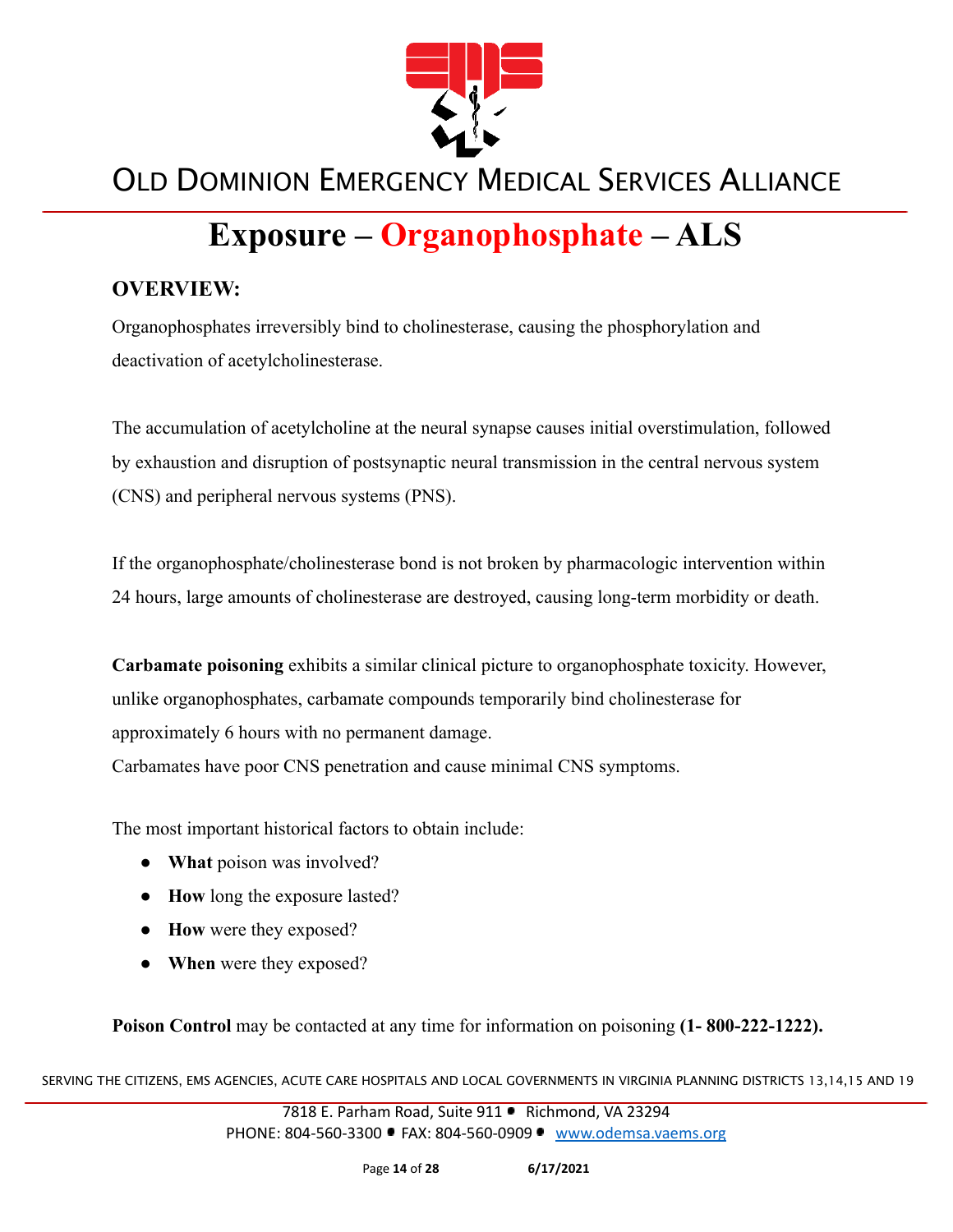

#### **Only Medical Control may give patient care direction.**

Student Can demonstrate the following competencies without prompting and can explain the clinical reasoning for each listed below:

- 1. Demonstrates proper assessment techniques / Physical skills.
	- a. Scene Survey
	- b. HPI Complete
	- c. Signs and Symptoms
	- d. SAMPLE
	- e. OPQRST
	- f. MOI NOI
	- a. Pulse Ox
	- b. End Tidal  $CO<sub>2</sub>$
	- c. Place on Cardiac Monitor/Obtain 12 lead EKG.
	- g. IV Access
	- h. Need for ALS.
	- i. HAZMAT

#### **i. Proper Decontamination of the patient prior to EMS Contact**

- j. Primary Assessment
	- i. XABCDE Format
- k. Life Threat Bleeding
	- i. Assessment
	- ii. Correction
- l. Airway
	- i. Assessment
	- ii. Correction
- m. Breathing
	- i. Assessment
	- ii. Correction
- n. Circulation
	- i. Assessment
	- ii. Correction

SERVING THE CITIZENS, EMS AGENCIES, ACUTE CARE HOSPITALS AND LOCAL GOVERNMENTS IN VIRGINIA PLANNING DISTRICTS 13,14,15 AND 19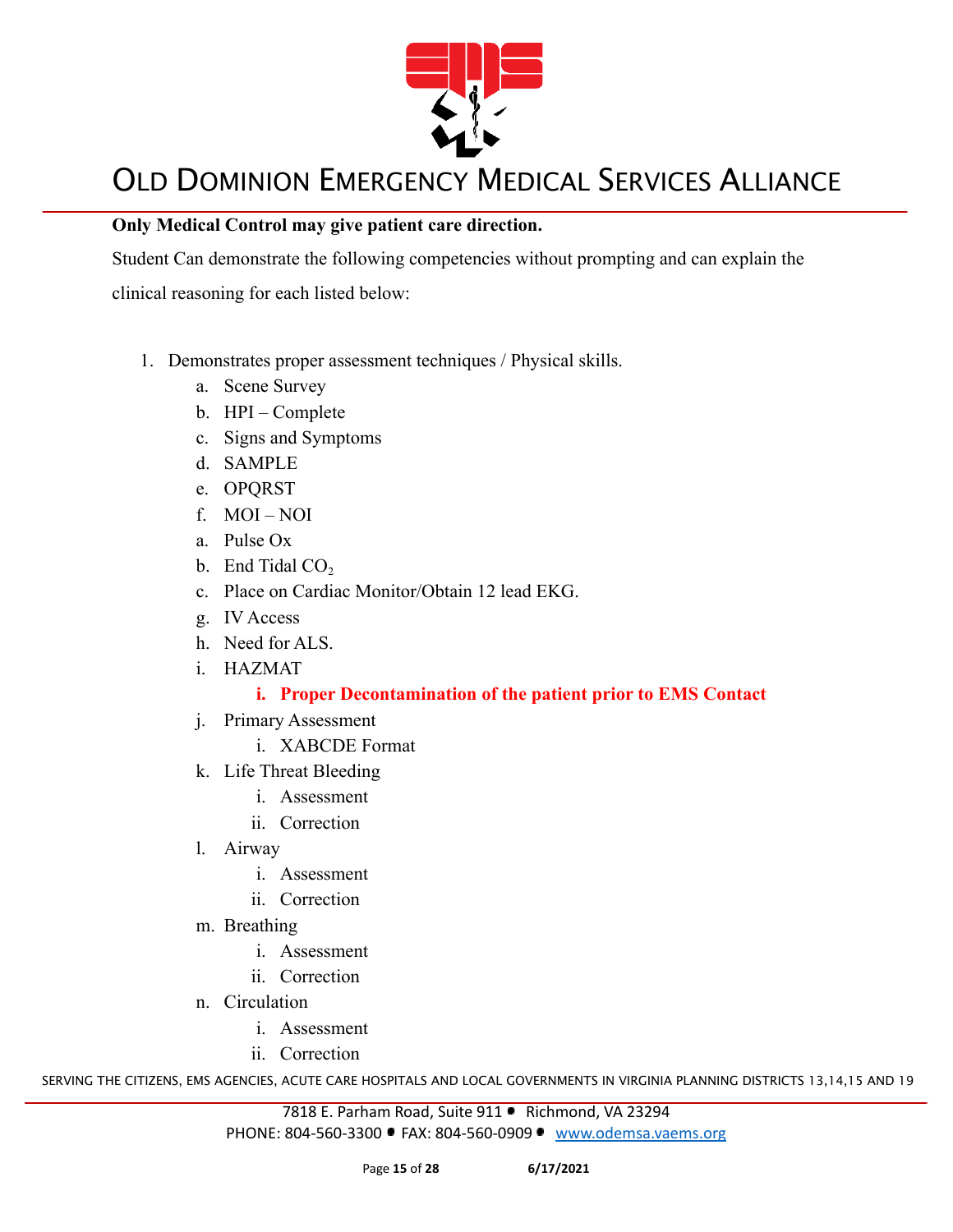

- 1. Need for CPR.
- o. Disability
	- i. Assessment
	- ii. Correction
- p. Exposure
	- i. Assessment
	- ii. Correction
- 2. Demonstrates the following skills.
	- a. Proper
	- b. Proper Physical Exam
		- i. Head to toe format
		- ii. All major body parts/systems
		- iii. Vital Signs / Documentation
	- c. Frequently assess for shock
	- d. Pulse Ox Measurement
	- e. Oxygen/Ventilation based on Assessment.
	- f. Blood Glucose Level
		- i. If less than 60mg/dl
			- 1. Refer to the Hypoglycemia Protocol.
		- ii. If greater than 300 mg/dl
			- 1. Refer to the Hyperglycemia Protocol.
	- g. Obtain 12 Lead EKG
	- h. If Respiratory Distress due to Secretions
		- i. Atropine 1-2 mg IVP every 5 minutes until secretions cease of drug supply is exhausted

### **There is no Maximum Dose of atropine in this Situation.**

- i. If the patient is seizing
	- i. ALS
	- ii. Refer to Medical Care Seizure Protocol
- j. Bronchospasm
	- i. Refer to Medical Care Respiratory Distress Protocol
- k. Demonstrates the appropriate transport mode and destination.
- l. Transport as soon as safe to do so to the proper destination.

SERVING THE CITIZENS, EMS AGENCIES, ACUTE CARE HOSPITALS AND LOCAL GOVERNMENTS IN VIRGINIA PLANNING DISTRICTS 13,14,15 AND 19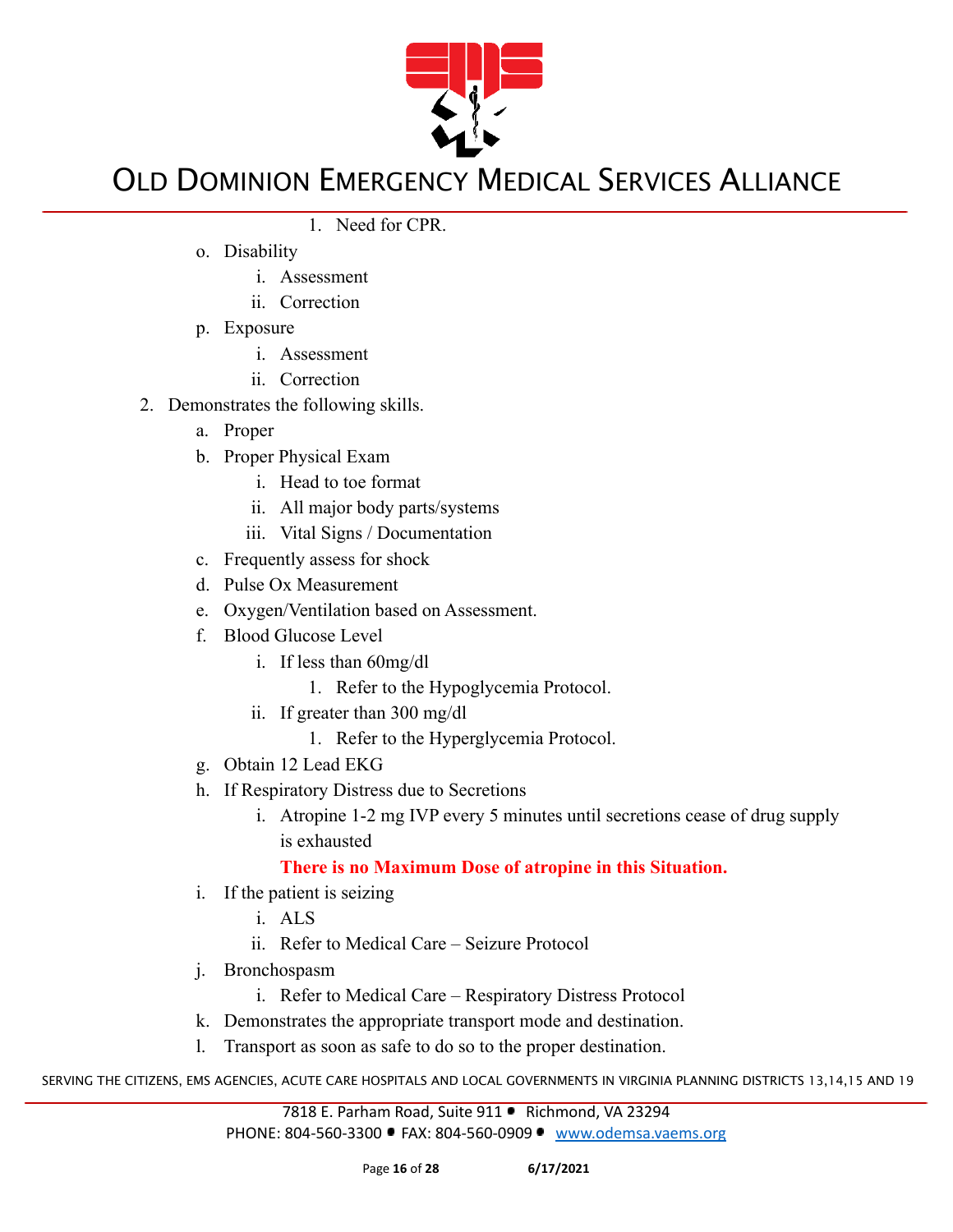

The above is a very abbreviated summary of the Protocol.

For the complete Protocol, please review the appropriate Protocol as published by ODEMSA.

SERVING THE CITIZENS, EMS AGENCIES, ACUTE CARE HOSPITALS AND LOCAL GOVERNMENTS IN VIRGINIA PLANNING DISTRICTS 13,14,15 AND 19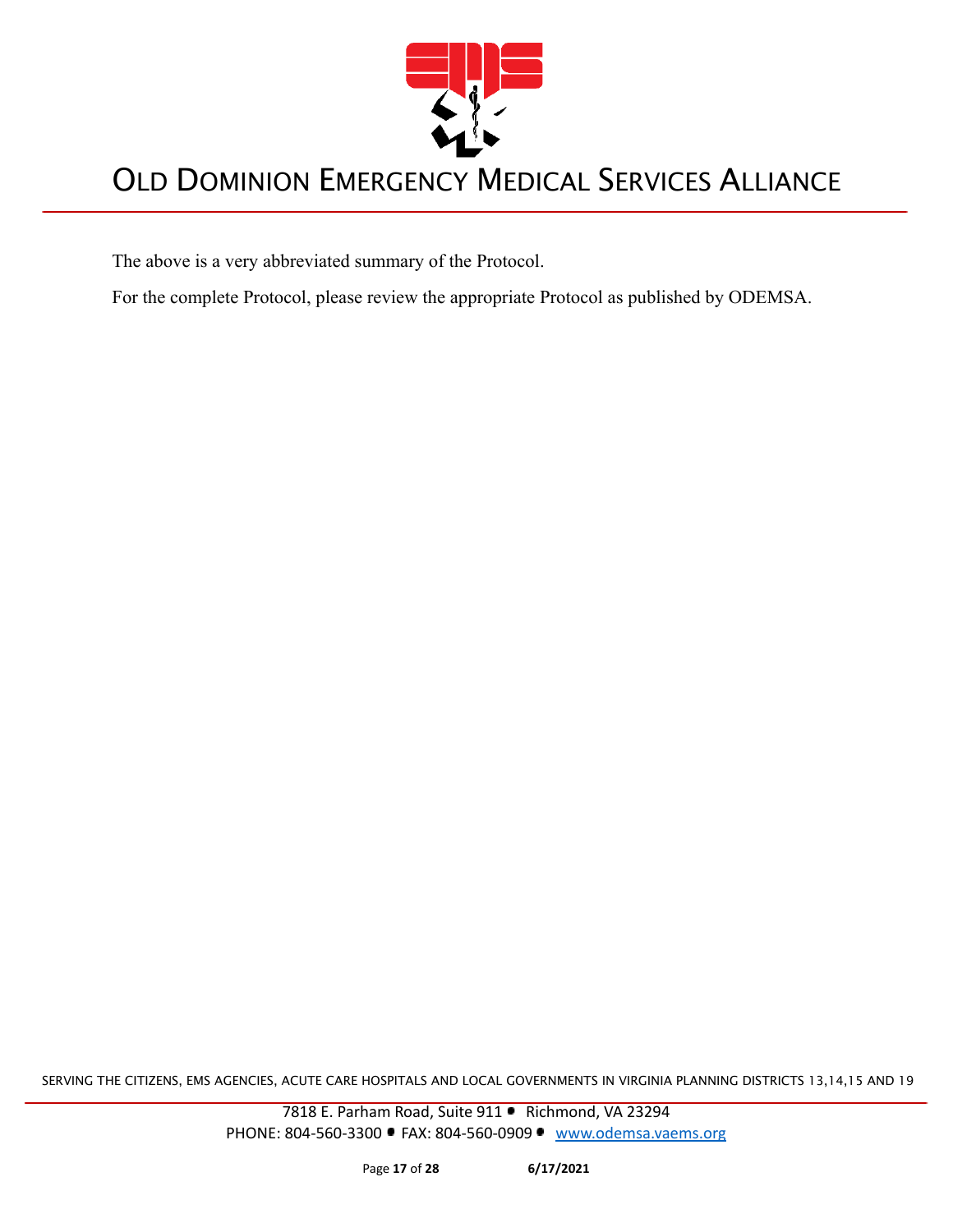

Student's and FTO's signatures below signify that the student has demonstrated sufficient working knowledge and can perform such competency and has had the opportunity to ask and has had all questions and answers provided to their level of comfort.

| Competency – ODEMSA – Regional Protocols – Exposure – Organophosphate – |  |
|-------------------------------------------------------------------------|--|
| ALS                                                                     |  |

Student's Name and Signature – date below:

Printed Name Signature

 $\Box$  Date

FTO's Name and Signature – date below:

Printed Name Signature

SERVING THE CITIZENS, EMS AGENCIES, ACUTE CARE HOSPITALS AND LOCAL GOVERNMENTS IN VIRGINIA PLANNING DISTRICTS 13,14,15 AND 19

7818 E. Parham Road, Suite 911 · Richmond, VA 23294 PHONE: 804-560-3300 • FAX: 804-560-0909 • [www.odemsa.vaems.org](http://www.odemsa.vaems.org)

 $\Box$  Date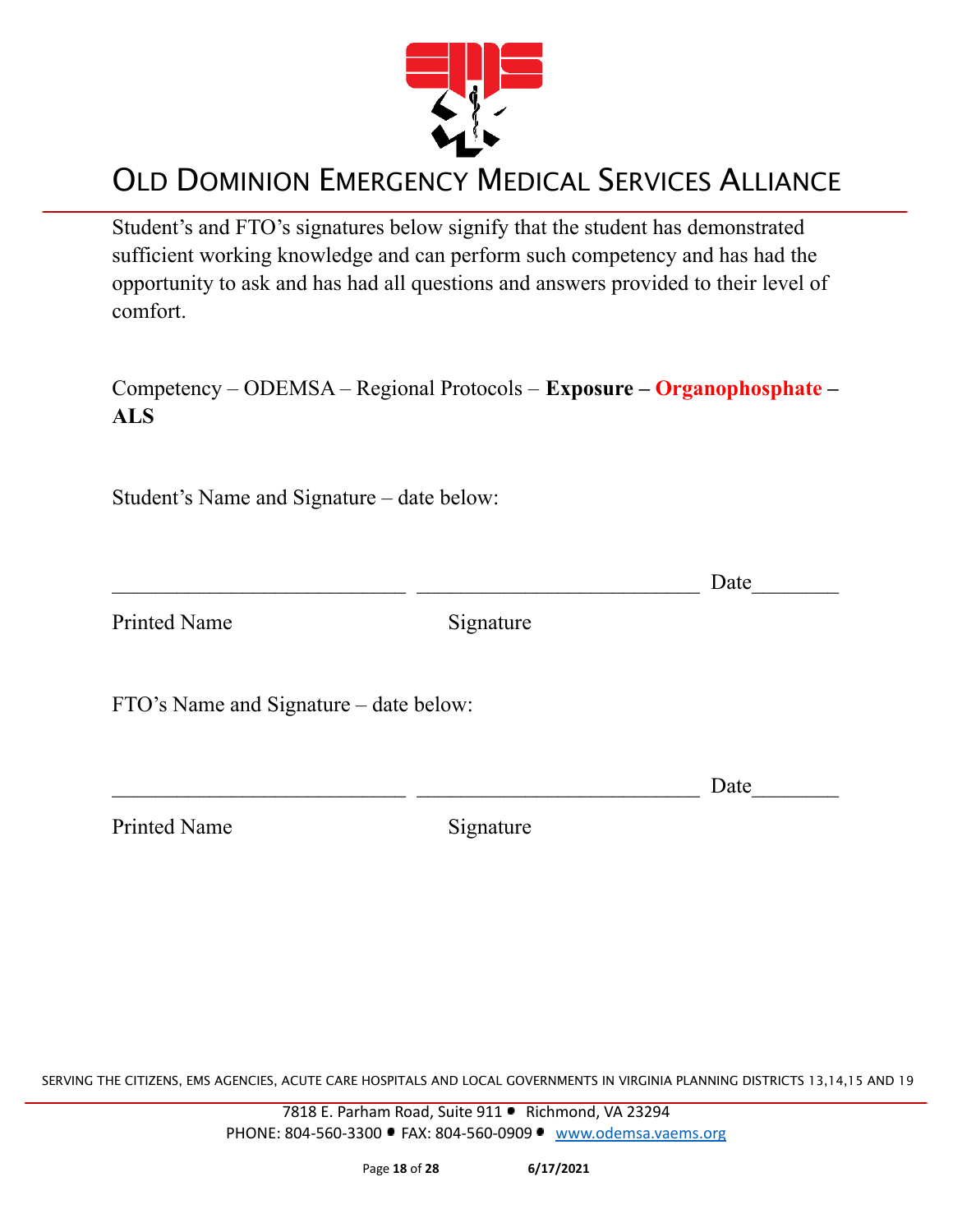

# **Medical – Overdose/Poisoning - ALS Calcium Channel Blocker**

### **OVERVIEW:**

**Overdose by immediate-release agents** is characterized by rapid progression to hypotension, bradyarrhythmias, and cardiac arrest.

**Overdose by extended-release formulations** can result in delayed onset of arrhythmias, shock, delayed cardiac collapse, and bowel ischemia.

Unfortunately, the history of poisoning /overdose is notoriously unreliable whether it is obtained from the patient, friends and family members, or emergency services personnel.

**Poison Control** may be contacted at any time for information on poisoning **(1- 800-222-1222). Only Medical Control may give patient care direction.**

Despite the possible inaccuracies, the most important historical factors to obtain include:

- **What** poison was involved?
- **How much** was taken?
- **How** was it taken?
- **When** was it taken?
- **● Why** was it taken?
- **● What** else was taken?

SERVING THE CITIZENS, EMS AGENCIES, ACUTE CARE HOSPITALS AND LOCAL GOVERNMENTS IN VIRGINIA PLANNING DISTRICTS 13,14,15 AND 19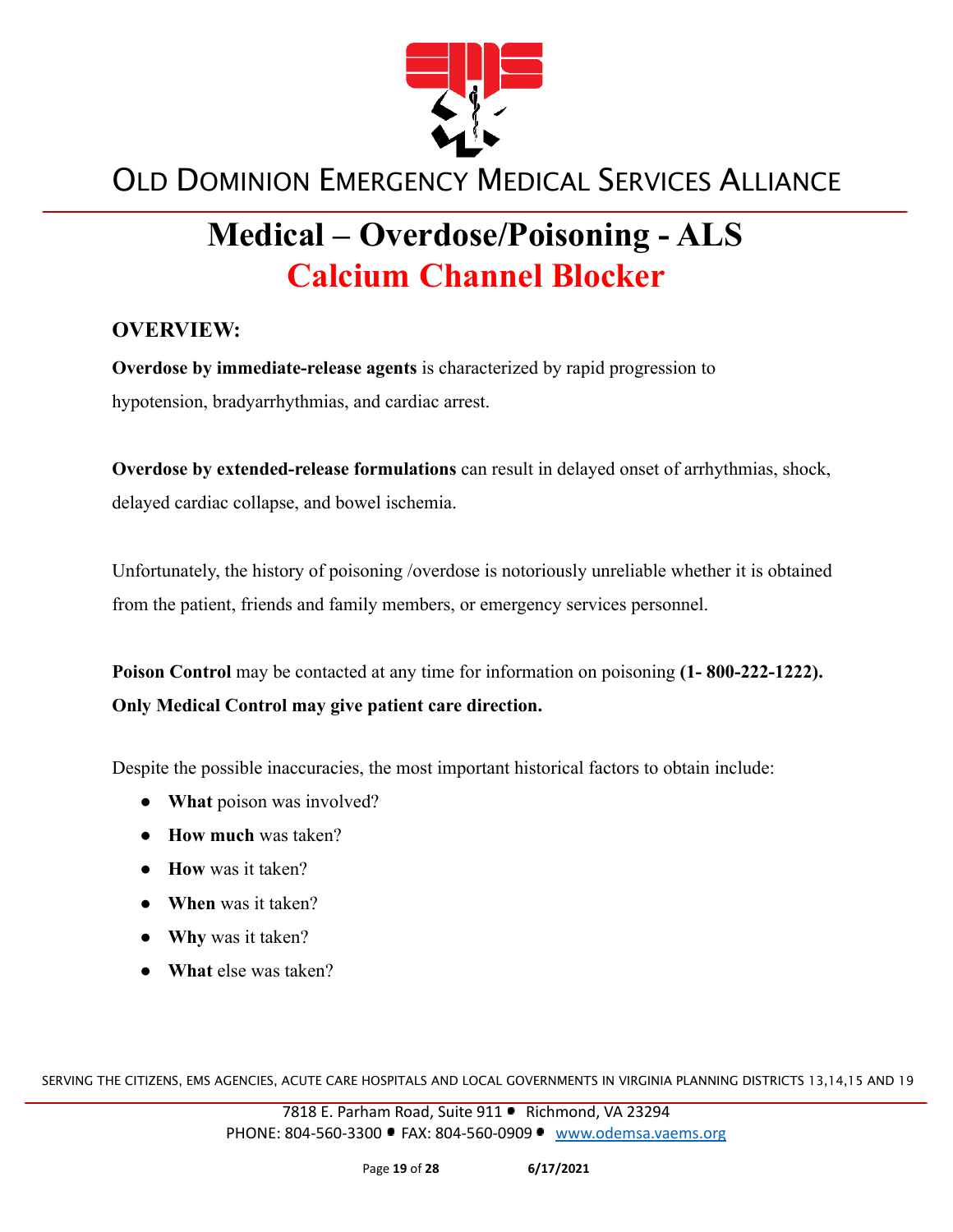

Student Can demonstrate the following competencies without prompting and can explain the clinical reasoning for each listed below:

- 1. Demonstrates proper assessment techniques / Physical skills.
	- a. Scene Survey
	- b. HPI Complete
	- c. Signs and Symptoms
	- d. SAMPLE
	- e. OPQRST
	- f. MOI NOI
	- g. Need for ALS.
	- h. Pulse Ox
	- i. End Tidal  $CO<sub>2</sub>$
	- j. Place on Cardiac Monitor/Obtain 12 lead EKG.
	- k. IV Access
	- l. Primary Assessment
		- i. XABCDE Format
	- m. Life Threat Bleeding
		- i. Assessment
		- ii. Correction
	- n. Airway
		- i. Assessment
		- ii. Correction
	- o. Breathing
		- i. Assessment
		- ii. Correction
	- p. Circulation
		- i. Assessment
		- ii. Correction
			- 1. Need for CPR.
	- q. Disability
		- i. Assessment

SERVING THE CITIZENS, EMS AGENCIES, ACUTE CARE HOSPITALS AND LOCAL GOVERNMENTS IN VIRGINIA PLANNING DISTRICTS 13,14,15 AND 19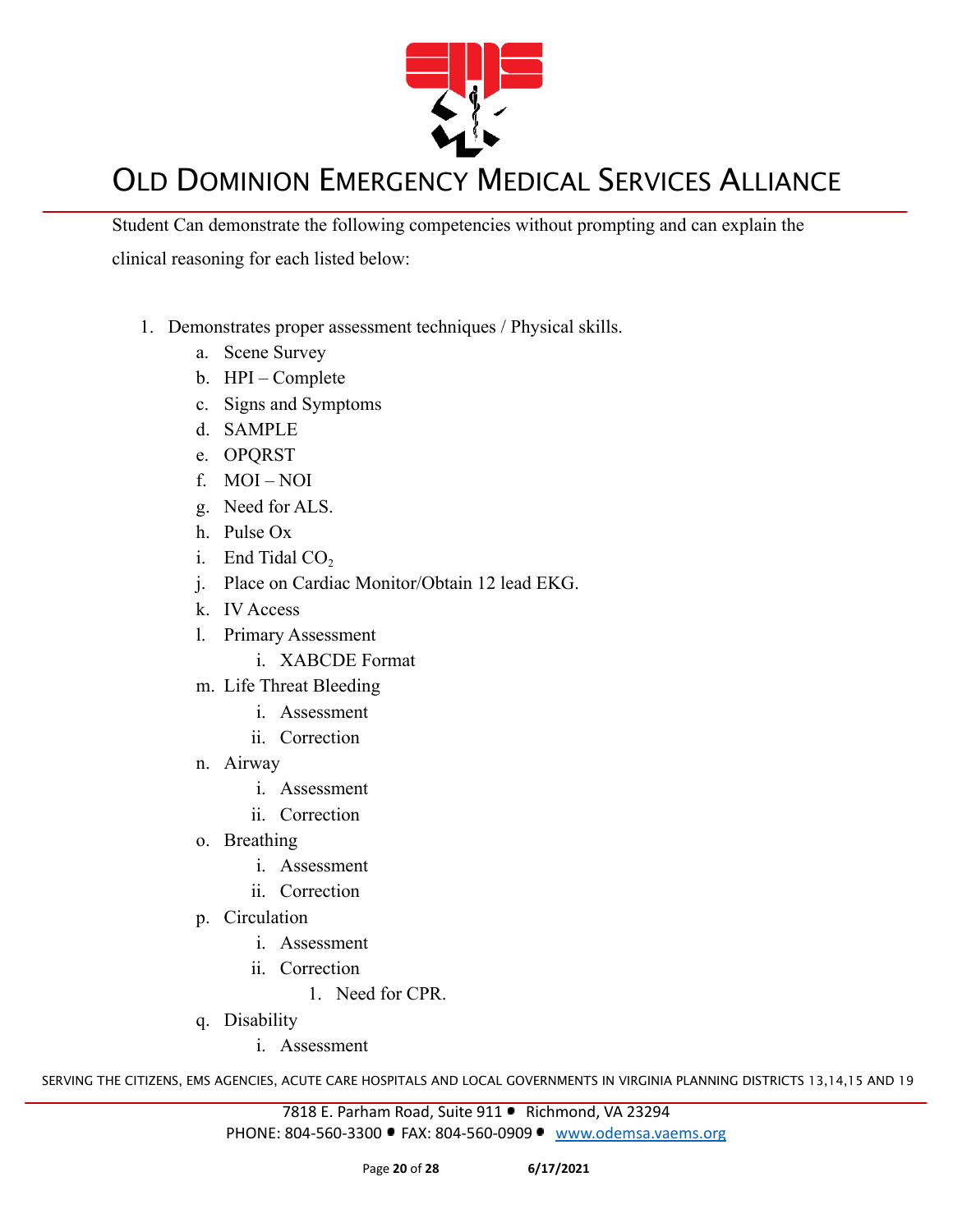

- ii. Correction
- r. Exposure
	- i. Assessment
	- ii. Correction
- s. Place on Cardiac Monitor
	- i. Refer to the appropriate Cardiac Dysthymia Protocol
- t. IV Bolus to maintain SBP greater than 90 mmHg.
	- i. 250 ml bolus reassess.
	- ii. Bolus should not exceed 20 ml/kg.

### Caution for patients in Renal Failure and Hx of HF

- 2. Demonstrates the following skills.
	- a. Proper Physical Exam
		- i. Head to toe format
		- ii. All major body parts/systems
		- iii. Vital Signs / Documentation
	- b. Frequently assess for shock
	- c. Pulse Ox Measurement
	- d. Oxygen/Ventilation based on Assessment.
	- e. Blood Glucose Level
		- i. If less than 60mg/dl
			- 1. Refer to the Hypoglycemia Protocol.
		- ii. If greater than 300 mg/dl
			- 1. Refer to the Hyperglycemia Protocol.
	- f. Obtain 12 Lead EKG
		- i. If Acute MI Noted
			- 1. ALS
	- g. If the patient is seizing
		- i. ALS
		- ii. Refer to Medical Care Seizure Protocol
	- h. Demonstrates the appropriate transport mode and destination.
	- i. Transport as soon as safe to do so to the proper destination.

SERVING THE CITIZENS, EMS AGENCIES, ACUTE CARE HOSPITALS AND LOCAL GOVERNMENTS IN VIRGINIA PLANNING DISTRICTS 13,14,15 AND 19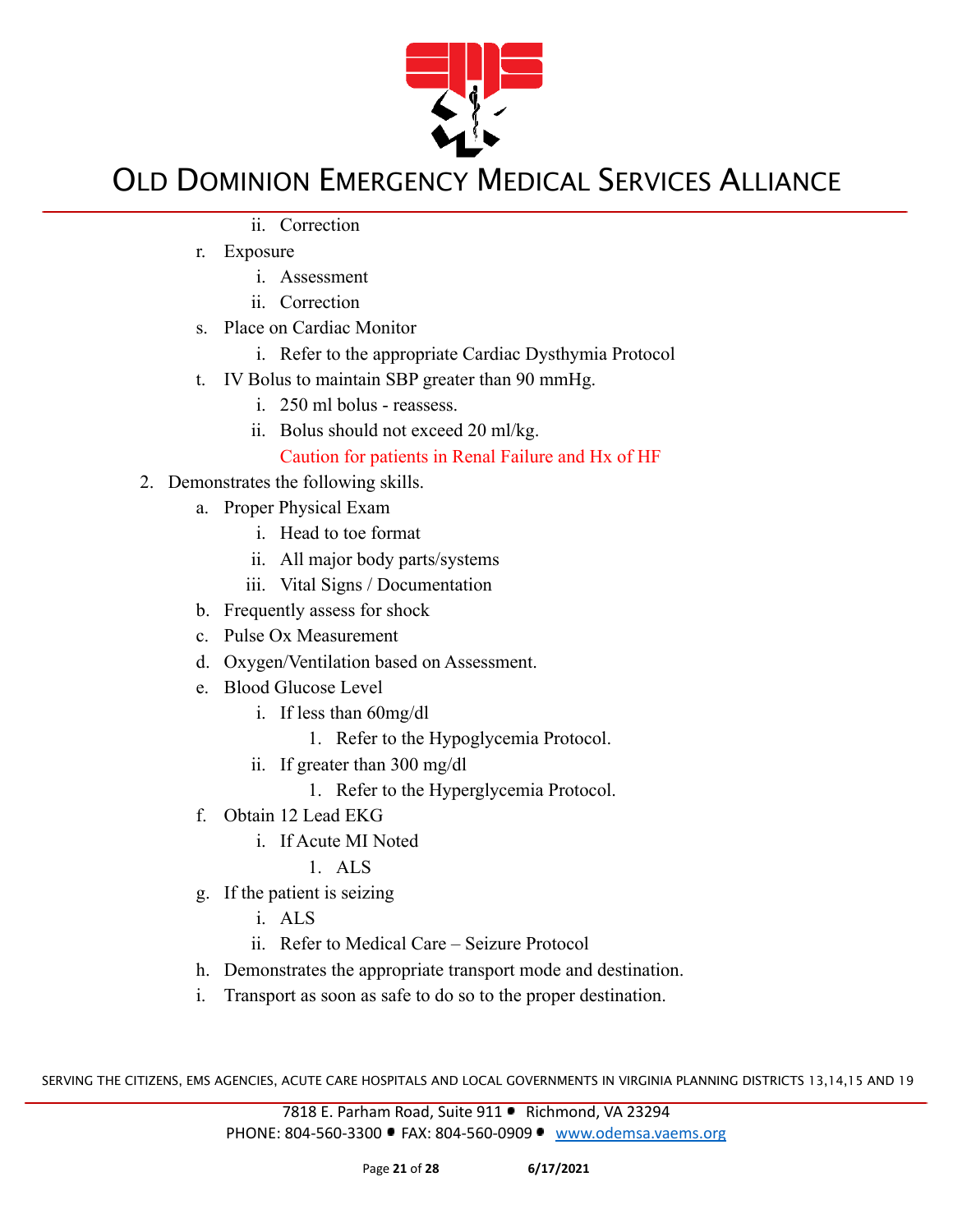

The above is a very abbreviated summary of the Protocol.

For the complete Protocol, please review the appropriate Protocol as published by ODEMSA.

Student's and FTO's signatures below signify that the student has demonstrated sufficient working knowledge and can perform such competency and has had the opportunity to ask and has had all questions and answers provided to their level of comfort.

Competency – ODEMSA – Regional Protocols – **Medical – Overdose/Poisoning – ALS - Calcium Channel Blocker**

Student's Name and Signature – date below:

 $\Box$  Date

Printed Name Signature

FTO's Name and Signature – date below:

 $\Box$  Date

Printed Name Signature

SERVING THE CITIZENS, EMS AGENCIES, ACUTE CARE HOSPITALS AND LOCAL GOVERNMENTS IN VIRGINIA PLANNING DISTRICTS 13,14,15 AND 19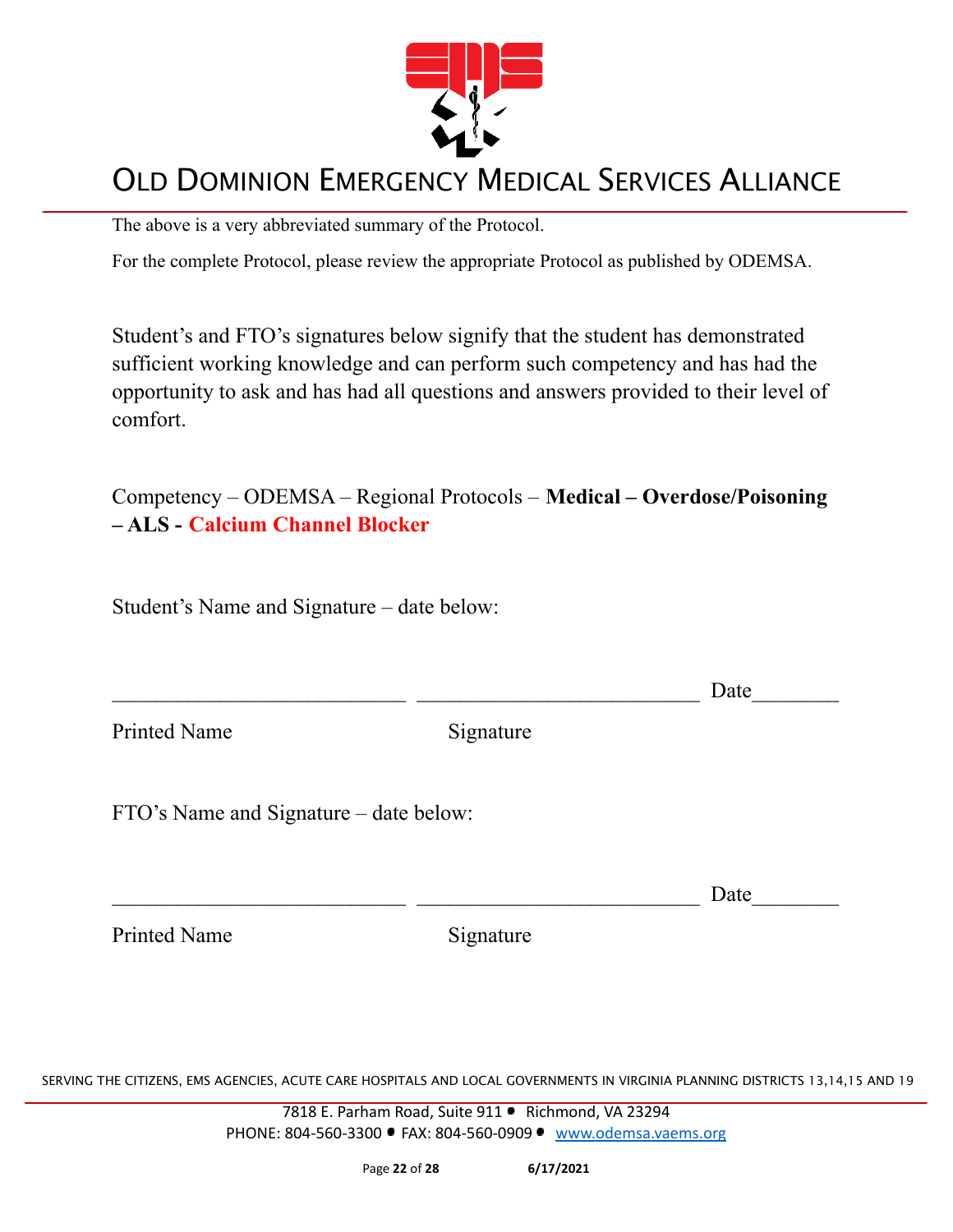

# **Medical – Overdose/Poisoning - ALS Beta Blocker**

### **OVERVIEW:**

Beta blockers are a type of drug generally used to treat hypertension.

Although the specific ingredients vary among manufacturers, the main ingredient among them all is a beta-adrenergic blocking substance.

This substance blocks the effects of epinephrine on the body.

**Medical complications of beta-blocker overdose** include hypotension, bradycardia, heart failure, impaired atrioventricular conduction, bronchospasm, and occasionally, seizures.

Unfortunately, the history of poisoning /overdose is notoriously unreliable whether it is obtained from the patient, friends and family members, or emergency services personnel.

**Poison Control** may be contacted at any time for information on poisoning **(1- 800-222-1222). Only Medical Control may give patient care direction.**

Despite the possible inaccuracies, the most important historical factors to obtain include:

- **What** poison was involved?
- **How much** was taken?
- **How** was it taken?
- **When** was it taken?
- **● Why** was it taken?

SERVING THE CITIZENS, EMS AGENCIES, ACUTE CARE HOSPITALS AND LOCAL GOVERNMENTS IN VIRGINIA PLANNING DISTRICTS 13,14,15 AND 19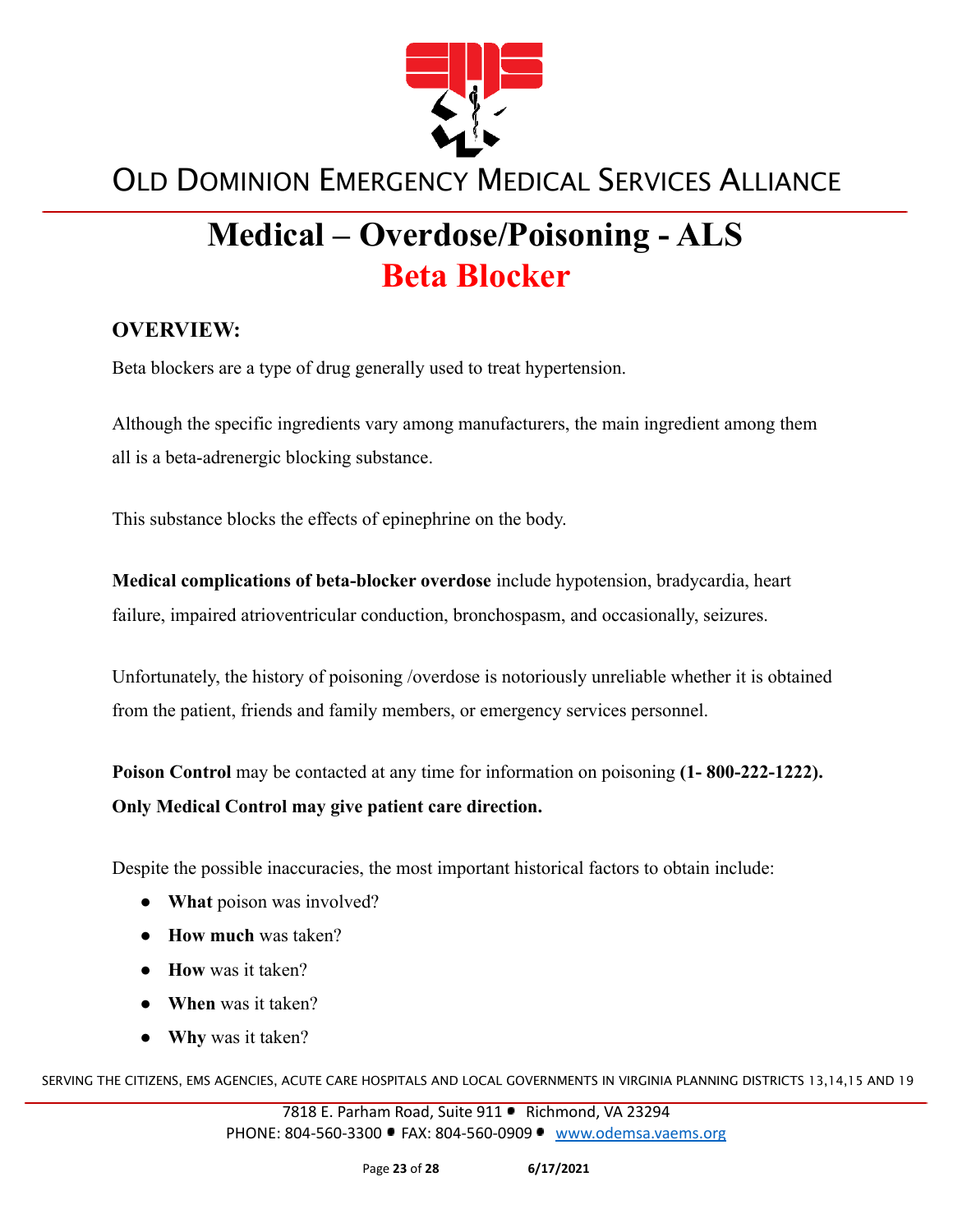

#### **● What** else was taken?

Student Can demonstrate the following competencies without prompting and can explain the clinical reasoning for each listed below:

- 1. Demonstrates proper assessment techniques / Physical skills.
	- a. Scene Survey
	- b. HPI Complete
	- c. Signs and Symptoms
	- d. SAMPLE
	- e. OPQRST
	- f. MOI NOI
	- g. Need for ALS.
	- h. Pulse Ox
	- i. End Tidal  $CO<sub>2</sub>$
	- j. Place on Cardiac Monitor/Obtain 12 lead EKG.
	- k. IV Access
	- l. Need for ALS.
	- m. Primary Assessment
		- i. XABCDE Format
	- n. Life Threat Bleeding
		- i. Assessment
		- ii. Correction
	- o. Airway
		- i. Assessment
		- ii. Correction
	- p. Breathing
		- i. Assessment
		- ii. Correction
	- q. Circulation
		- i. Assessment
		- ii. Correction
			- 1. Need for CPR.

SERVING THE CITIZENS, EMS AGENCIES, ACUTE CARE HOSPITALS AND LOCAL GOVERNMENTS IN VIRGINIA PLANNING DISTRICTS 13,14,15 AND 19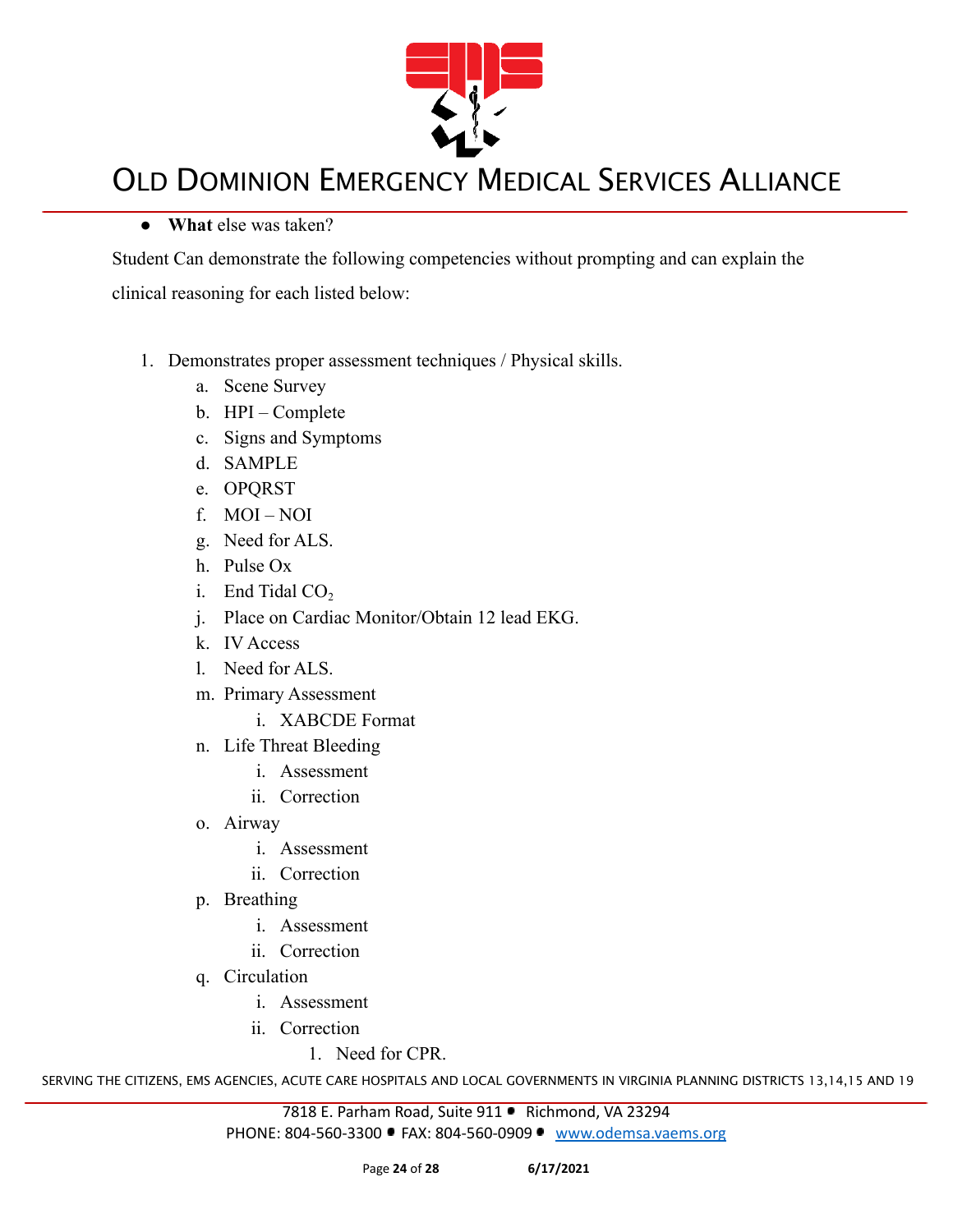

- r. Disability
	- i. Assessment
	- ii. Correction
- s. Exposure
	- i. Assessment
	- ii. Correction
- t. If symptomatic Bradycardia noted
	- i. Atropine  $0.5 1$  mg IVP/IO
		- 1. If no response may repeat the Atropine dose once more
		- 2. Glucagon 1 mg IVP/IO
			- a. If no response is noted in 5 minutes
				- i. Repeat Glucagon dose one more time
- 2. Demonstrates the following skills.
	- a. Proper Physical Exam
		- i. Head to toe format
		- ii. All major body parts/systems
		- iii. Vital Signs / Documentation
	- b. Frequently assess for shock
	- c. Pulse Ox Measurement
	- d. Oxygen/Ventilation based on Assessment.
	- e. Blood Glucose Level
		- i. If less than 60mg/dl
			- 1. Refer to the Hypoglycemia Protocol.
		- ii. If greater than 300 mg/dl
			- 1. Refer to the Hyperglycemia Protocol.
	- f. Obtain 12 Lead EKG
		- i. If Acute MI Noted

1. ALS

- g. If the patient is seizing
	- i. ALS
	- ii. Refer to Medical Care Seizure Protocol
- h. Demonstrates the appropriate transport mode and destination.
- i. Transport as soon as safe to do so to the proper destination.

SERVING THE CITIZENS, EMS AGENCIES, ACUTE CARE HOSPITALS AND LOCAL GOVERNMENTS IN VIRGINIA PLANNING DISTRICTS 13,14,15 AND 19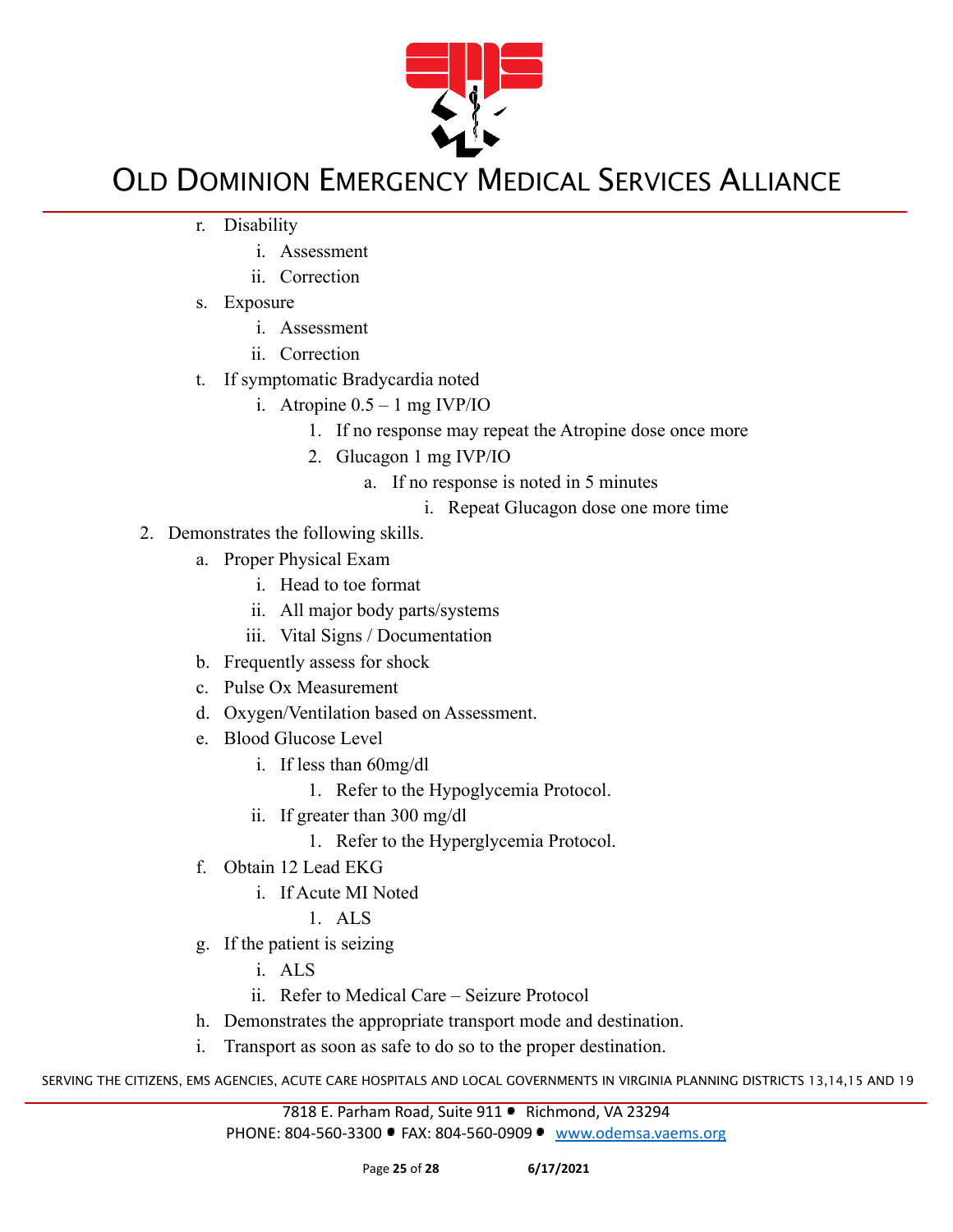

The above is a very abbreviated summary of the Protocol.

For the complete Protocol, please review the appropriate Protocol as published by ODEMSA.

SERVING THE CITIZENS, EMS AGENCIES, ACUTE CARE HOSPITALS AND LOCAL GOVERNMENTS IN VIRGINIA PLANNING DISTRICTS 13,14,15 AND 19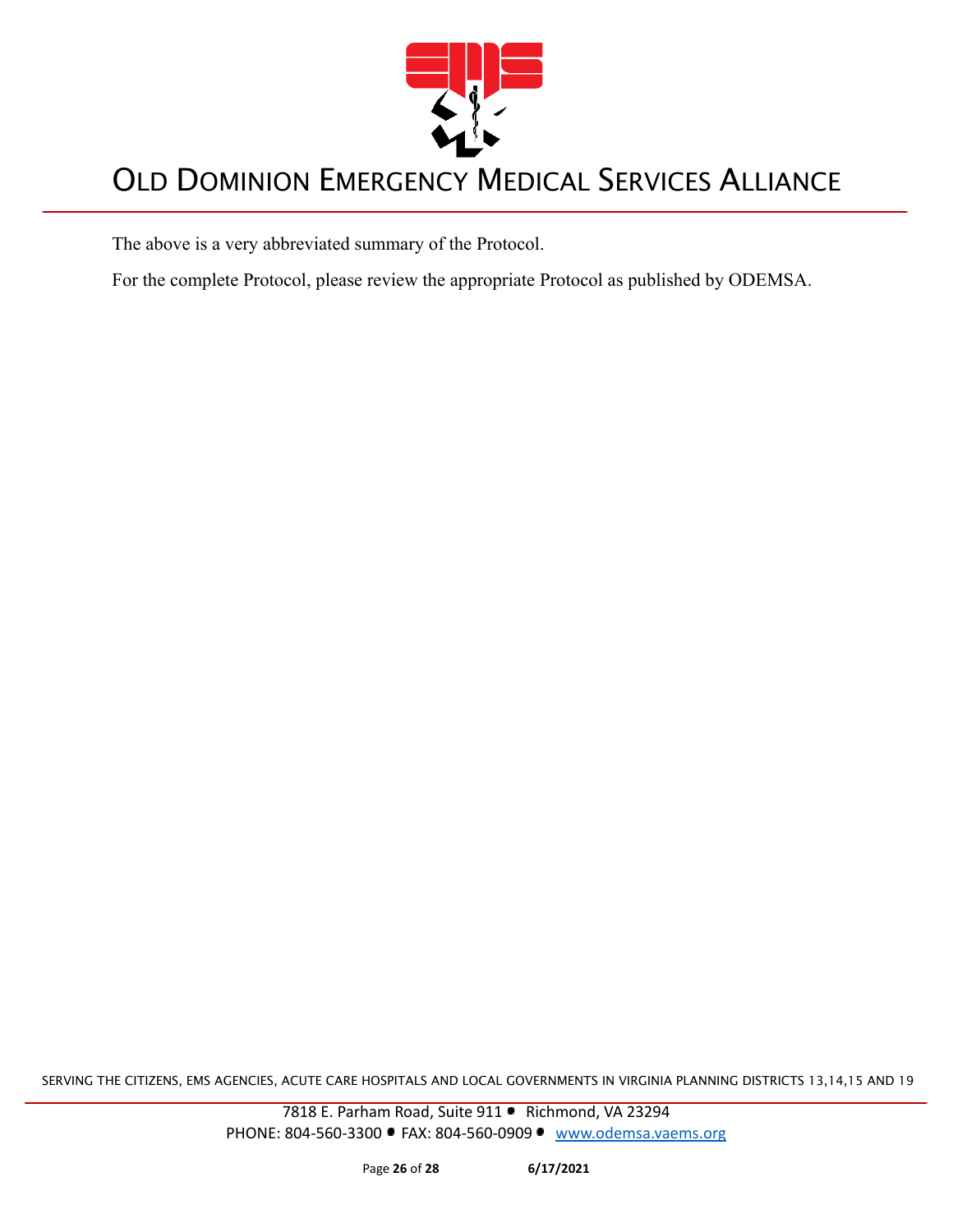

Student's and FTO's signatures below signify that the student has demonstrated sufficient working knowledge and can perform such competency and has had the opportunity to ask and has had all questions and answers provided to their level of comfort.

Competency – ODEMSA – Regional Protocols – **Medical – Overdose/Poisoning – ALS – Beta Blocker**

Student's Name and Signature – date below:

 $\Box$  Date Printed Name Signature

FTO's Name and Signature – date below:

Printed Name Signature

 $\Box$  Date

SERVING THE CITIZENS, EMS AGENCIES, ACUTE CARE HOSPITALS AND LOCAL GOVERNMENTS IN VIRGINIA PLANNING DISTRICTS 13,14,15 AND 19